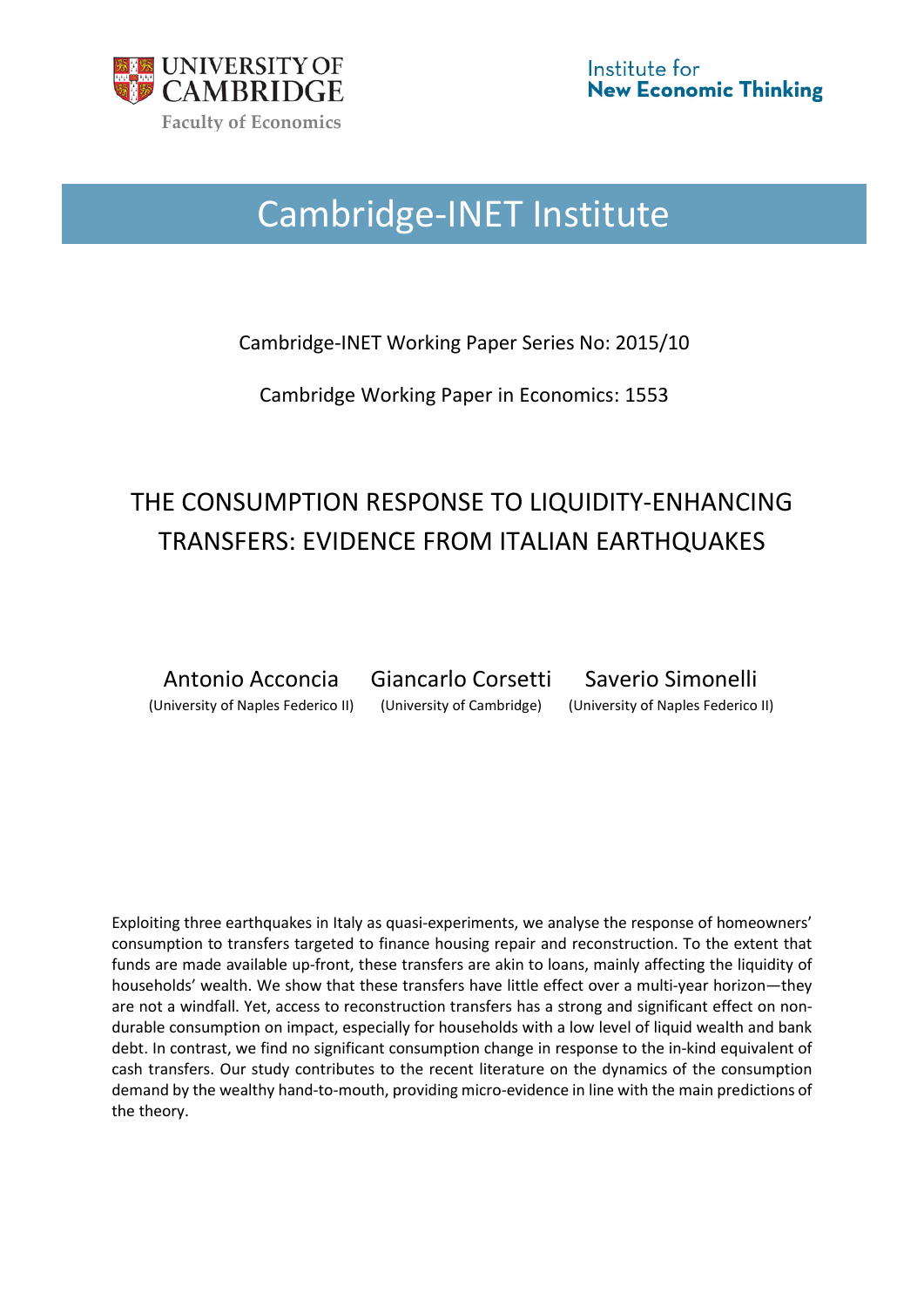## The Consumption Response to Liquidity-Enhancing Transfers: Evidence from Italian Earthquakes<sup>∗</sup>

Antonio Acconcia, Giancarlo Corsetti, and Saverio Simonelli

This draft: July 2015

#### Abstract

Exploiting three Italian earthquakes as quasi-experiments, we analyze the response of homeowners' consumption to transfers targeted to finance housing reconstruction over time—which, like loans, mainly affect the liquidity of households' wealth in the short run. We show that transfers that have no effect on consumption over a multi-year horizon, can have significant heterogeneous effects on impact. The access to reconstruction funds strongly raises non-durable consumption by households with low liquidity and bank debt, but makes no difference for liquid households, or when cash accrues directly to firms—in line with recent analyses of the consumption dynamics of 'wealthy hand-to-mouth.'

JEL classification: E21, E62

Keywords: Consumption, Liquidity, Mortgage, Quasi-experiment, Public Transfers,

<sup>∗</sup>Acconcia: Department of Economics and Statistics, University of Naples Federico II, Via Cintia, 80126 Napoli, Italy, and CSEF (e-mail: antonio.acconcia@unina.it); Corsetti: Faculty of Economics, Cambridge University, Sidgwick Avenue, Cambridge, CB3 9DD, and CEPR (e-mail: gc422@cam.ac.uk); Simonelli: Department of Economics and Statistics, University of Naples Federico II, Via Cintia, 80126 Napoli, Italy, and CSEF (e-mail: saverio.simonelli@unina.it). We would like to thank our discussant, Ethan Ilzetzki, and Francesco Drago, Tullio Jappelli, Marco Pagano, Luigi Pistaferri, Harald Uhlig, Gianluca Violante, as well as seminar participants at the Bank of Estonia, Science-Po, the 2014 CIF-CFM-UCL-CSEF Conference on "Aggregate Fluctuations: Causes and Consequences," CSEF-IGIER Symposium on Economics and Institutions (CISEI), the 2013 meeting of the European Economic Association, the European University Institute, and LUISS for useful comments and discussions. Jasmine Xiao provided superb research assistance. Corsetti gratefully acknowledges the support by the Keynes Fellowship in Cambridge, and the Centre For Macroeconomics.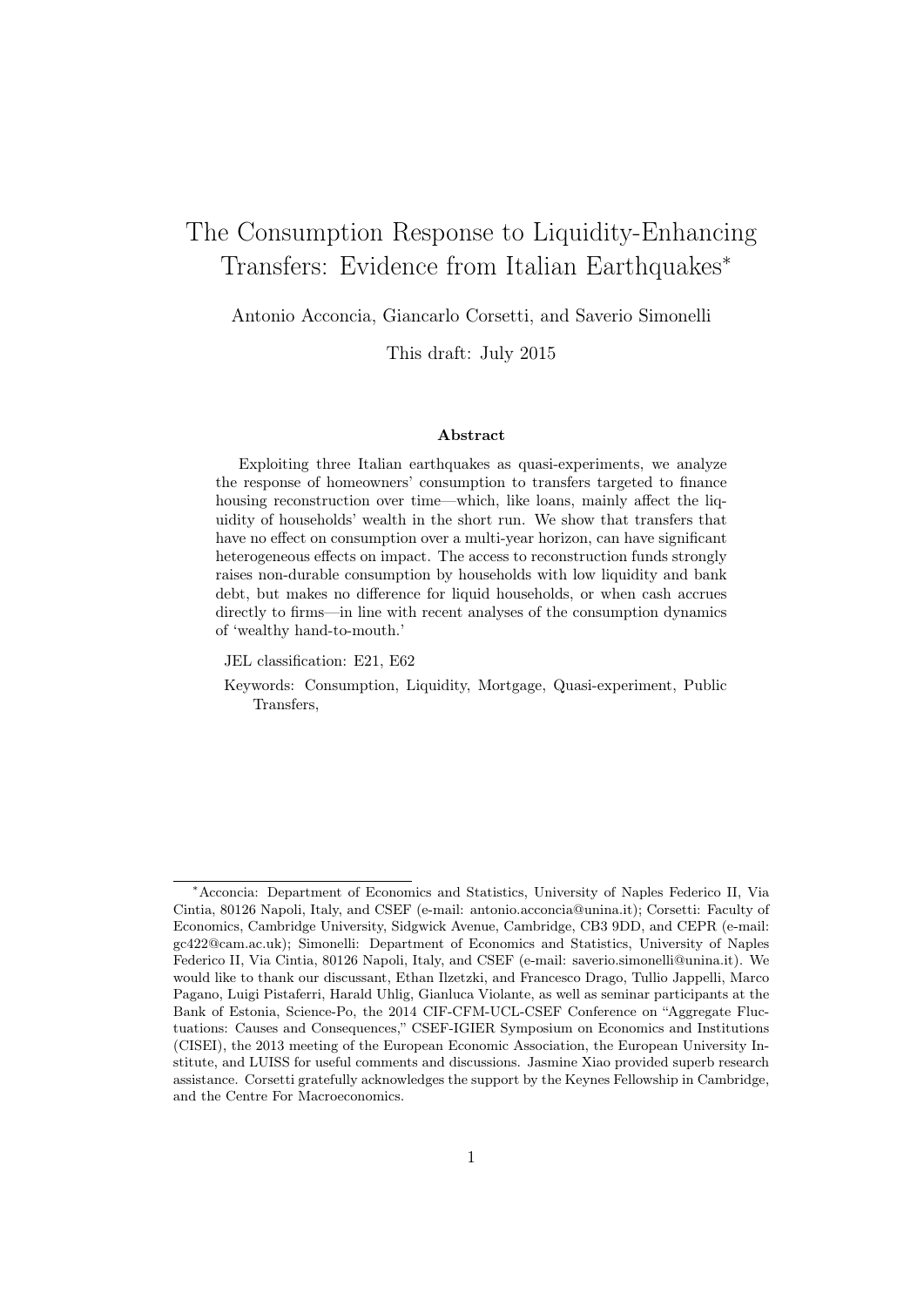## 1 Introduction

Households with a positive net wealth should be in a position to smooth consumption in the face of temporary income and expenditure shocks. Yet, recent theoretical and empirical literature emphasizes that their ability to do so depends on the liquidity of their portfolios—namely, the overall costs of obtaining cash against their assets. By applying the methodology of Blundell et al. (2008) to data of the Panel Study of Income Dynamics, Kaplan et al. (2014) document that the consumption of "wealthy hand-to-mouth" households responds significantly to transitory income shocks. In the theoretical work after Kaplan and Violante (2014), "wealthy hand-to-mouth" are households with a large fraction of their wealth in illiquid assets (such as housing). Evidence consistent with the predictions of the theory is also provided, among others, by Misra and Surico (2014), who find a large propensity to consume out of the U.S. tax rebates among homeowners with high mortgage debt.<sup>1</sup>

In this paper, we contribute empirical micro-evidence to this literature by examining the impact of transfers that raise the liquidity of portfolios owned by the relatively wealthy, but not necessarily liquid, households. Using public transfer programs in the aftermath of three earthquakes in Italy as quasi-experiments, we analyze the consumption response of homeowners residing in a disaster area, who suffer damages to their housing units, and receive public money to finance repair and reconstruction work.

Our case studies qualify as suitable quasi-experiments on four grounds. The first is the randomness of the event that defines our treatment group. In the aftermath of an earthquake, homeowners both suffer from a random expenditure shock, due to the need of fixing damages to their housing, and benefit from the entitlement to reconstruction transfers. Moreover, the stock of housing in the disaster regions consists of historical buildings not conforming to anti-seismic norms—luxury and ordinary units are similarly vulnerable to damages from earthquakes. By this feature of the sample, the distribution of damages and thus of public transfers is unlikely to be systematically related to the households' wealth and liquidity levels. The second is the fact that the transfers considered in our analysis are strictly targeted to finance reconstruction work. Their amount is determined based on a technical assessment of the damages, and homeowners are required to carry out the work according to preset standards and document its costs—they cannot redirect funds at their discretion. However, in the short run, the cash accruing to households allows them to finance current consumption expenditure against lower consumption in the future. In this respect, the transfers in our analysis are akin to short-term loans. The third is that funds exclusively accrue to owner-occupiers, households who own real estate but may have a mortage and/or a low level of liquid assets. Finally, the amount of the transfers is large relative to households' current income.

The three case studies we focus on are (i) the 1980 earthquake in the South

<sup>&</sup>lt;sup>1</sup>See Section 2 for a discussion of the recent contributions.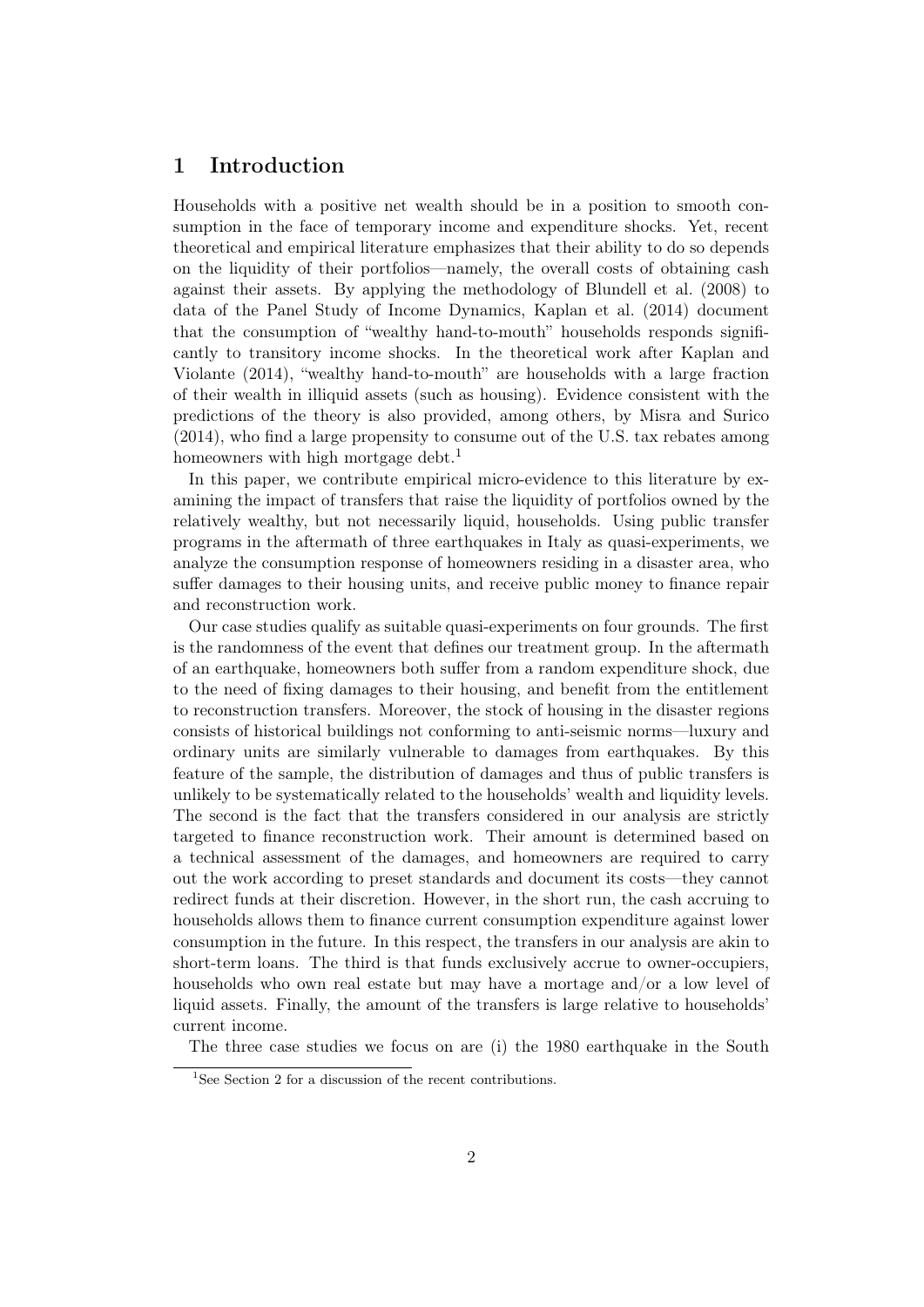of Italy, a strong seismic event hitting a large geographical area including the regions of Campania and Basilicata; (ii) the 2012 earthquake in the Emilia region, which was less damaging and more concentrated geographically; and (iii) the 2009 earthquake which destroyed the city of L'Aquila and significantly damaged the area around this city. The selection of our three case studies is dictated by the availability of micro data, drawn from the Bank of Italy Survey of Households' Income and Wealth (SHIW).

In the case of the 1980 earthquake in the South of Italy, the transfer program was initially restricted to the residents in Campania and a small area in Basilicata; it was extended with a delay to cover the whole earthquake area in the Basilicata region. Exploiting the institutional features of government interventions, we can thus study the consumption behavior of homeowners with access to transfers in the earthquake area—our treatment group—against multiple control groups. Households in our sample are differentiated by (i) residence inside or outside the earthquake region, (ii) entitlement to transfers in the first or the second year after the disaster (which determines the timing of cash payments to homeowners). In the other two case studies, there was no delay in extending transfers to different groups of homeowners. Yet, we can exploit accurate information about the households' portfolio compositions (not available for the years of our first case study), so to refine our treatment and control groups depending on whether homeowners (with or without access to transfers) have a high/low liquid-wealth-to-income ratio and bank debt. Finally, the 2009 earthquake in Abruzzo differs from the other cases, in that the government directly paid the firms carrying out the reconstruction work, rather than providing homeowners with reconstruction funds. Hence we can analyze whether household consumption responds to transfers when these are in kind rather than in cash. In conducting our econometric analysis, we follow the literature and focus on nondurable consumption as the main variable of interest. In the case of earthquake, this choice helps us to minimize the risk of confusing consumption/saving choices with expenditures on replacing essential household items damaged in the earthquake.

Our main results are as follows. Using the 1980 case study we show that, over the 1980-1984 period as a whole, nondurable consumption by homeowners in the earthquake area eligible to receive the transfers is not significantly different from the consumption of homeowners residing outside the earthquake area—consistent with the fact that the transfers are targeted to finance reconstruction work on housing units. However, the consumption of the former group is significantly higher in the sub-period 1981-82, at the time when the programme is implemented and households gain access to funds—in our estimate, the impact marginal propensity to consume out of the transfers is 22 percent. This initial peak in consumption is then offset by a marked contraction in the following two years, 1983-84.

We are especially interested in verifying whether the consumption response is heterogenous across households with different wealth liquidity—detailed information on wealth is only available for the years of the earthquakes in Emilia and Abruzzo. In these two case studies, we can identify illiquid households, i.e. households with a relatively low liquidity-to-wealth ratio and bank debt. We can then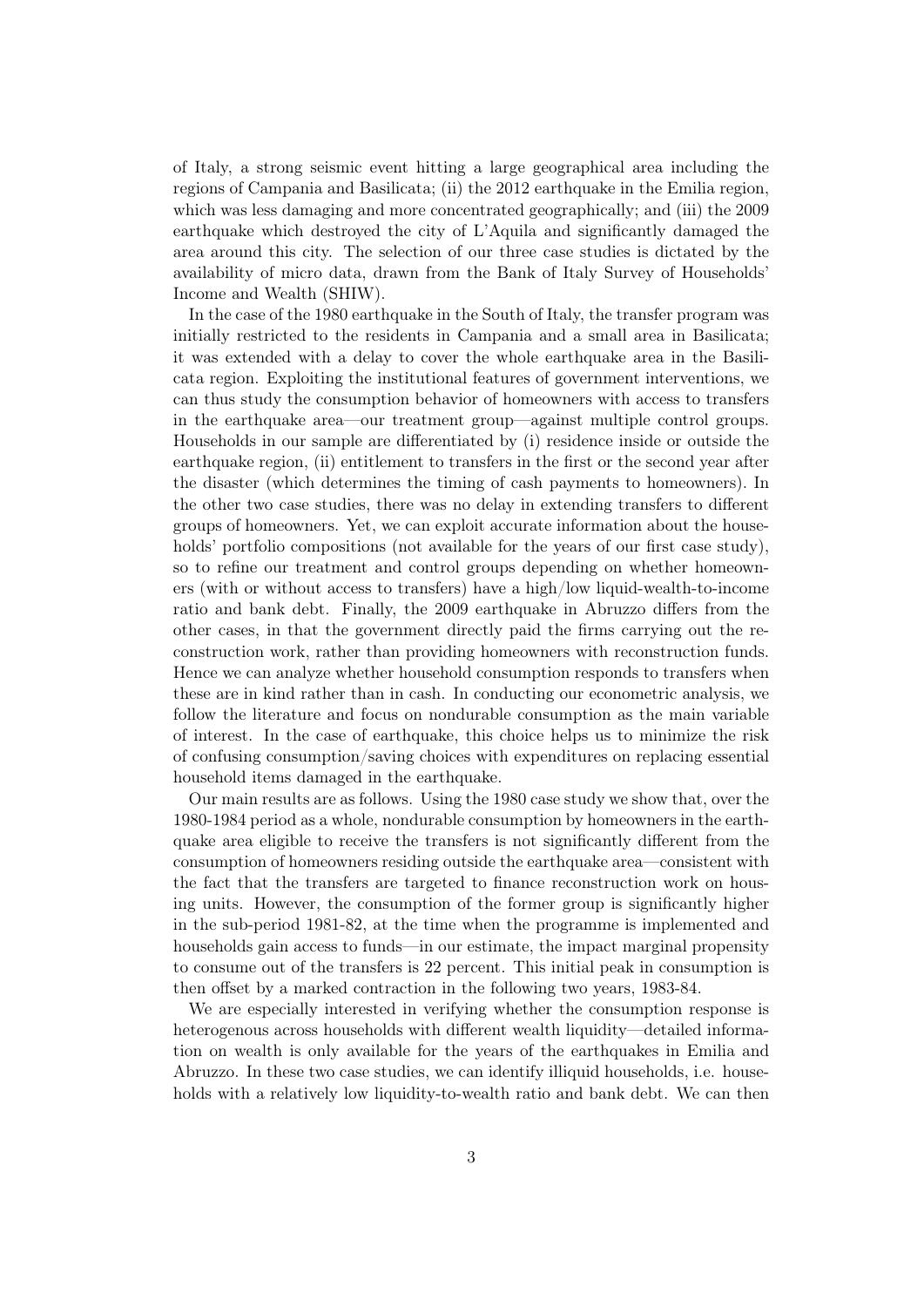compare liquid and illiquid owner-occupiers residing in the earthquake region, with control groups defined by households with similar characteristics residing either in the neighboring Italian regions, or in the rest of the country. We obtain two complementary but distinct results. In our 2012 Emilia case study, where cash transfers are made to households, nondurable consumption by owner-occupiers rises significantly relative to the control group. Including all homeowners (liquid and illiquid) in the sample, our estimate of the marginal propensity to consume is not far from the average estimate for the South of Italy—27 vs. 22 percent. However, splitting the sample, we show that the significant response of the homeowners' nondurable consumption to transfers is driven exclusively by the behavior of illiquid households—liquid owner-occupiers in the earthquake area behave exactly like those in the rest of Italy. For the group of illiquid owner-occupiers, the marginal propensity to consume out of transfer is 57 percent, twice as high as our average estimate for the whole sample.

In our 2009 Abruzzo case study, where cash was paid out not to households, but directly to firms conducting reconstruction work, we detect no significant heterogeneity in households' consumption, whether they are liquid or illiquid. Together, these results provide evidence that the consumption response to cash transfers is systematically different from the response to their in-kind equivalent, in the form of repairing services, and hinges on the initial liquidity position of the household.

A key concern in our study is the possibility that the earthquakes may have direct or indirect effects on the consumption by resident homeowners which may conflate with the effects of the transfers. First, households may face the need to replace items destroyed or lost in the disaster, well in advanced to their natural wear-and-tear process. Second, in line with the literature on the topic, the earthquake may actually raise incomes and employment prospects in the area, driven by the demand for goods and services connected with reconstruction activities. Using the specific features of our first case study, we can address this concern by relying on residents in the earthquake area as a control group. In particular, in one of our exercises we are able to compare the consumption by owner-occupiers when they become eligible to transfers, with that by all the other residents in the earthquake area, who may be exposed to similar shocks and face a similar economic environment. The empirical evidence confirms the strong effects of transfers on the nondurable consumption of homeowners.

Our econometric exercises rely on microeconomic data drawn from the Bank of Italy Surveys of Household Income and Wealth (SHIW), providing detailed household-level information on disposable income, consumption, residential status, as well as employment status, education and age of the householder and the number of households components. In the years around the 1980 earthquake in the South of Italy, these Surveys mainly report repeated cross-sectional data; for the later earthquake episodes, they include a panel of households, as well as detailed information about households' portfolios. For our institutional analysis, we rely on a variety of public sources, including official documents and newspaper articles.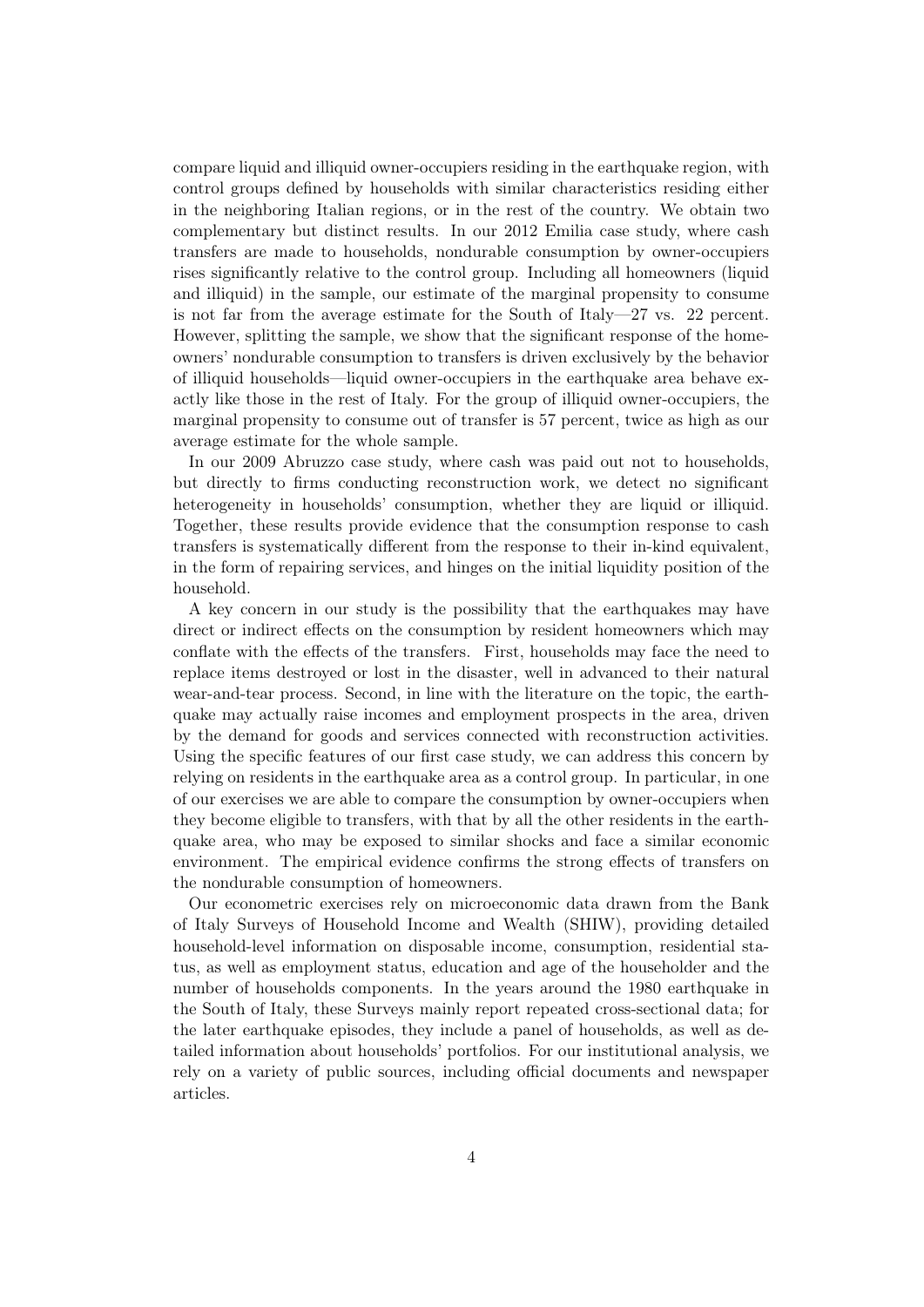The rest of the paper is organized as follows. Section 2 maps our study in the literature. Section 3 is devoted to our 1980 earthquake case study, discussing facts, institutional details, study design, econometric methodology and results, in turn. Following a similar scheme, Section 4 is devoted to the 2012 earthquake in Emilia and the 2009 earthquake in Abruzzo. Section 5 concludes.

## 2 Relation to the literature

The main goal of our study is to investigate whether transfers targeted to finance the costs of fixing the housing damages caused by the random occurrence of an earthquake can have an effect on consumption, arguably through their impact on the liquidity of the households' wealth. Thus our study naturally relates to several strands of the empirical literature testing the role of liquidity constraints in consumption decisions.

To start with, we have already noted that the transfers in our study are akin to loans. Despite its preset destination, the cash made available up-front to households can be used to finance current consumption against future income and/or expenditure adjustment. From this perspective, our study can be brought to bear on the conclusions of empirical work assessing the consumption sensitivity to (variations in) credit availability, such as Gross and Souleles (2002). These authors document that the response to an increase in the supply of credit, i.e. a rise in credit card limits, is stronger for households close to their credit utilization rate limits. They interpret their result as evidence on the key role played by liquidity constraints in consumer behavior. Significant heterogeneity by income and wealth is also found in studies analyzing the impact of variations in housing wealth on spending. According to Mian and Sufi (2014) , for instance, an increase in housing prices has a strong impact on the consumption of low-income households, who aggressively borrow against housing equity to spend, but has virtually no effect on high-income households. Robust evidence on the consumption impact of changes in credit conditions is nonetheless difficult to produce, in light of the well-known issues in identifying supply and demand conditions separately: lenders may increase credit supply because they anticipate a strong credit demand; conversely, households may demand more credit in anticipation of large purchases.<sup>2</sup> The fact that in our quasi-experiments the entitlement to transfers is driven by the random effects of a natural disaster arguably lessens these endogeneity concerns.

Second, in our case studies, the transfers accrue exclusively to owner-occupiers, who on average are not poor, but are not necessarily liquid. A large share of owner-occupiers' wealth is invested in their house, hence, especially in financially repressed economies like the Italian regions in our sample, hardly accessible for consumption smoothing purposes (supporting evidence of deviations from the permanent income hypothesis in our sample is provided in Section  $5$  below).<sup>3</sup> By the

 $2^2$ To alleviate the endogeneity concerns, for instance, Gross and Souleles (2002) use detailed information about issuers' credit supply policy.

<sup>&</sup>lt;sup>3</sup>Guiso et al. (1994) provide ample evidence that, historically, credit market imperfections in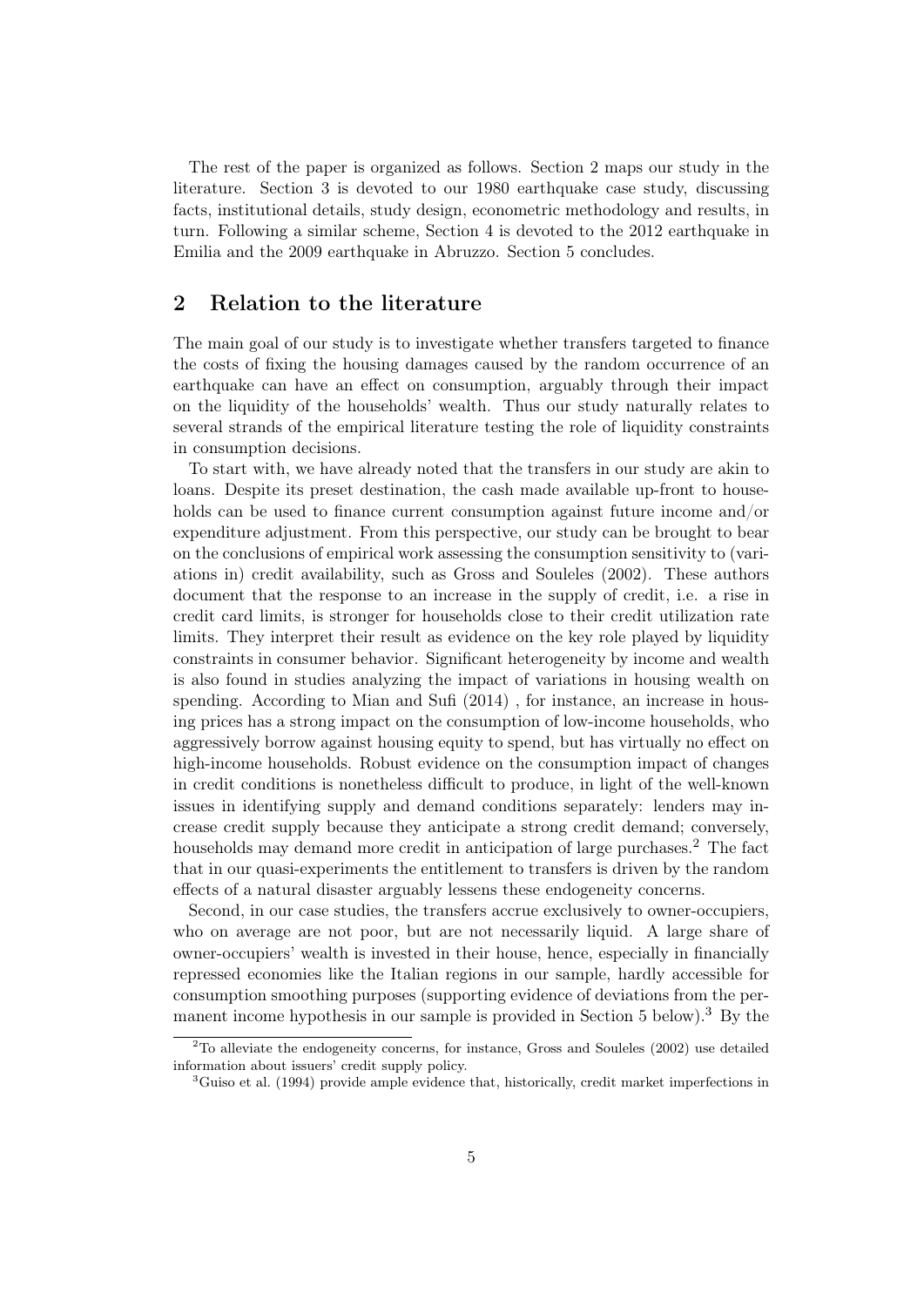same token, a significant share of owner-occupiers have a mortgage, requiring them to generate a steady cash flow to service their bank debt. From this perspective, our evidence can be brought to bear on the predictions of recent literature, especially after Kaplan et al. (2014), that transfers affect consumption by raising the liquidity of homeowners' overall portfolios.

While in our work we focus on natural disasters at local level using Italian data, our results—that the consumption of illiquid households significantly rises in the year in which the transfers are paid out—resonate with the findings of many contributions focused on crisis periods using U.S. data. Namely, studies of the U.S. fiscal stimulus payment episodes of 2001 and 2008 suggest that (i) overall, households spend a non negligible share of a cash transfer on nondurable goods, and (ii) there is significant heterogeneity in consumption responses due to differences in wealth liquidity and the degree of indebtedness of the homeowners. Regarding the 2001 stimulus, the cumulative change in expenditures on nondurable goods during the quarter of the tax rebate and the subsequent three-month period is estimated to be roughly 70 percent of the amount rebated (Johnson et al., 2006). Between 20 and 40 percent of the rebate is spent in the quarter when funds are received. This strong consumption response is measured relative to the control group of households that do not receive the rebate in that same quarter. For the same episode, Agarwal et al. (2007) show that the highest response is by households who are initially (most likely to be) liquidity constrained.<sup>4</sup> For the 2008 stimulus, Broda and Parker (2014), and Parker et al. (2013) conclude that a significant effect is detectable only in the quarter in which households receive their rebates. However, in that quarter the share of the stimulus payment spent on nondurable goods is large, in line with the estimates for the 2001 stimulus.

Both Shapiro and Slemrod (2009) and Misra and Surico (2014) stress pronounced heterogeneity in the response to the stimulus across recipients. In particular, in both episodes of U.S. tax rebates (2001 and 2008), Misra and Surico (2014) documents that half of the population does not respond to the rebates at all; 20% of households consume more than half of the cash—the response by the rest of the population being somewhere in between.<sup>5</sup> Moreover, these authors find the largest propensity to consume out of the tax rebate among households who own real estate and have a mortgage debt. Consistent with the evidence for the U.S., Jappelli and Pistaferri (2014) find that the MPC out of rebate checks in Italy is 0.65 for the lowest cash-on-hand households, and 0.30 for the highest. Relating this literature to our work, however, we should stress an important difference in studies of national versus local transfer programs. The former raise a number of general-equilibrium issues in the transmission of fiscal policy—ranging from po-

Italy have long been pervasive, limiting households' ability to borrow.

<sup>4</sup>Evidence on financing constraints at the household level is also documented by Jappelli (1990) and Jappelli et al. (1998) among others.

<sup>&</sup>lt;sup>5</sup>Misra and Surico (2014) emphasizes that heterogeneity is likely to be blurred in analyses that split the sample only according to income groups, because a large marginal propensity to consume tends to be found for both low and high income households. In their findings, the spending propensity of a sizable fraction of high income/high debt households is significantly larger than the spending propensity of low income/non owner occupier households.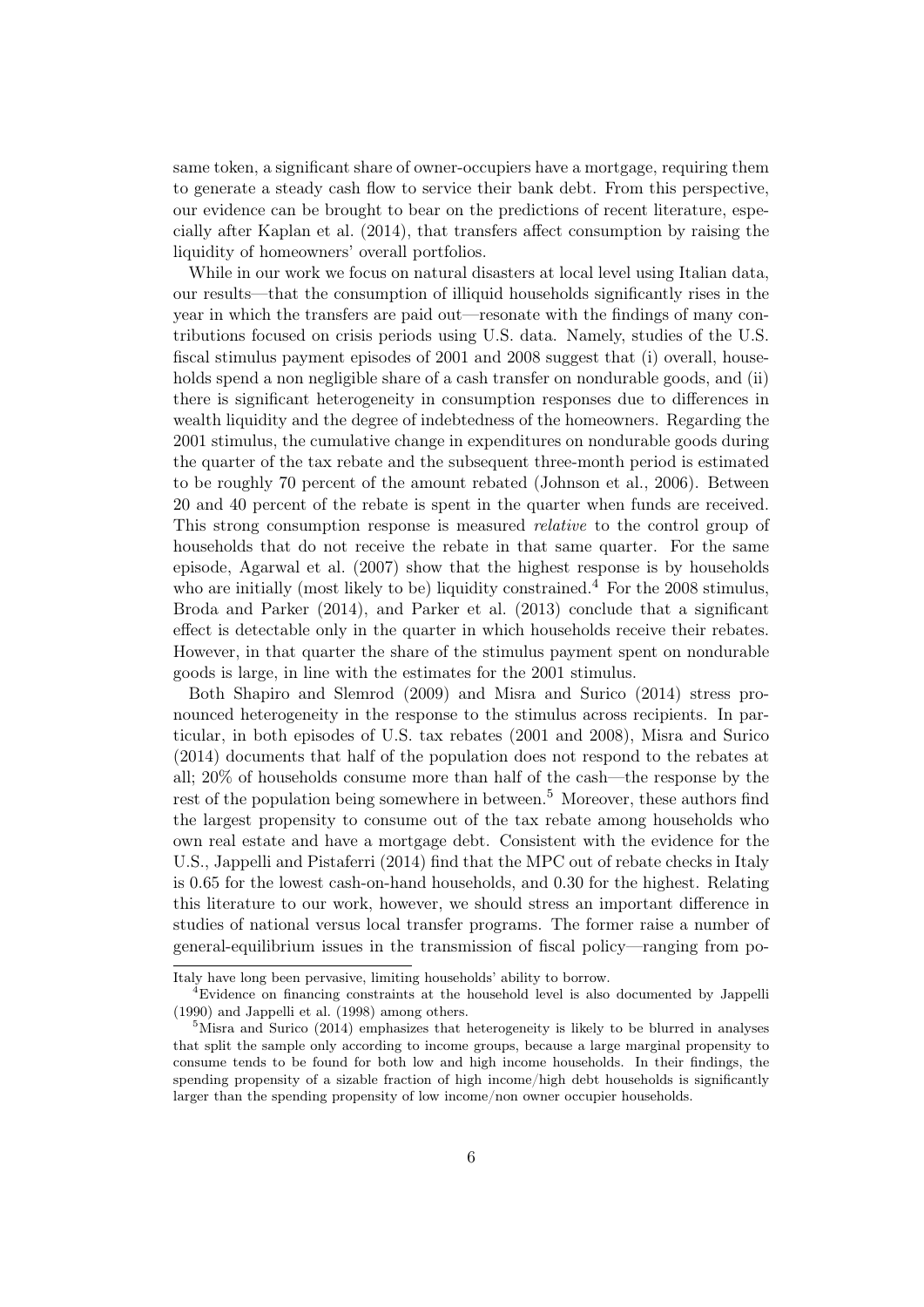tential effects on market interest rates to the anticipation of higher taxation in the future—that are not as relevant in regional analyses. The earthquakes in our case studies had negligible effects on bond prices and policy rates at national level. The transfers accruing to the earthquake areas were not financed at all by local taxes.

Finally, our findings can be interpreted as a refinement of the conclusions from the earlier literature that, like ours, exploits natural disasters as quasi-experiments to study consumption behavior. Most notably, the work by (Sawada and Shimizutani, 2008) relies on retrospective surveys to analyze households' consumption around the 1995 earthquake in Kobe, Japan. These authors conclude that consumption is not smoothed by households who ex post consider themselves to be credit-constrained at the time of the disaster. Our findings further suggests that consumption behavior in the disaster area may have been significantly different depending on liquidity indicators.

## 3 The consumption response to reconstruction transfers: evidence from the 1980 earthquake in the South of Italy

This section focuses on our first case study, the major earthquake that hit the South of Italy on November 23, 1980. The earthquake affected a large area comprising two regions, Campania and Basilicata, with a combined population of about 6 million inhabitants (approximately 11 percent of the Italian population). Its effects were devastating. About 350,000 houses either collapsed or were seriously damaged and a much larger number suffered less serious damages. Moreover, the earthquake caused 2,734 deaths and left 8,850 people seriously wounded (Commissione Parlamentare di Inchiesta, 1991).

#### 3.1 Institutional setting and study design

In response to the 1980 earthquake, the bulk of government interventions consisted of a massive transfer program aimed at speeding up reconstruction.<sup>6</sup> Based on the available official information (Commissione Parlamentare di Inchiesta, 1991), between 1981 and 1984 (the period of our interest for the empirical investigation) the Italian government mobilized resources up to 8 trillions of Italian liras, equivalent to about 28.5 percent of the 1981 GDP in the earthquake area. A sizeable part of these funds was targeted to rebuild private dwellings. Specifically, owner-occupiers of damaged housing units were entitled to receive a cash transfer towards expenditure needed to 'restore habitability'. By the end of 1989, the funds budgeted by the Italian government to finance private reconstruction amounted to 32 trillions liras.

 $6$ The overall response to the earthquake relied on a variety of instruments, ranging from emergency immediate assistance, to relieving young people from military duties (see Cipollone and Rosolia, 2007) and granting residents in the earthquake area a temporary tax relief.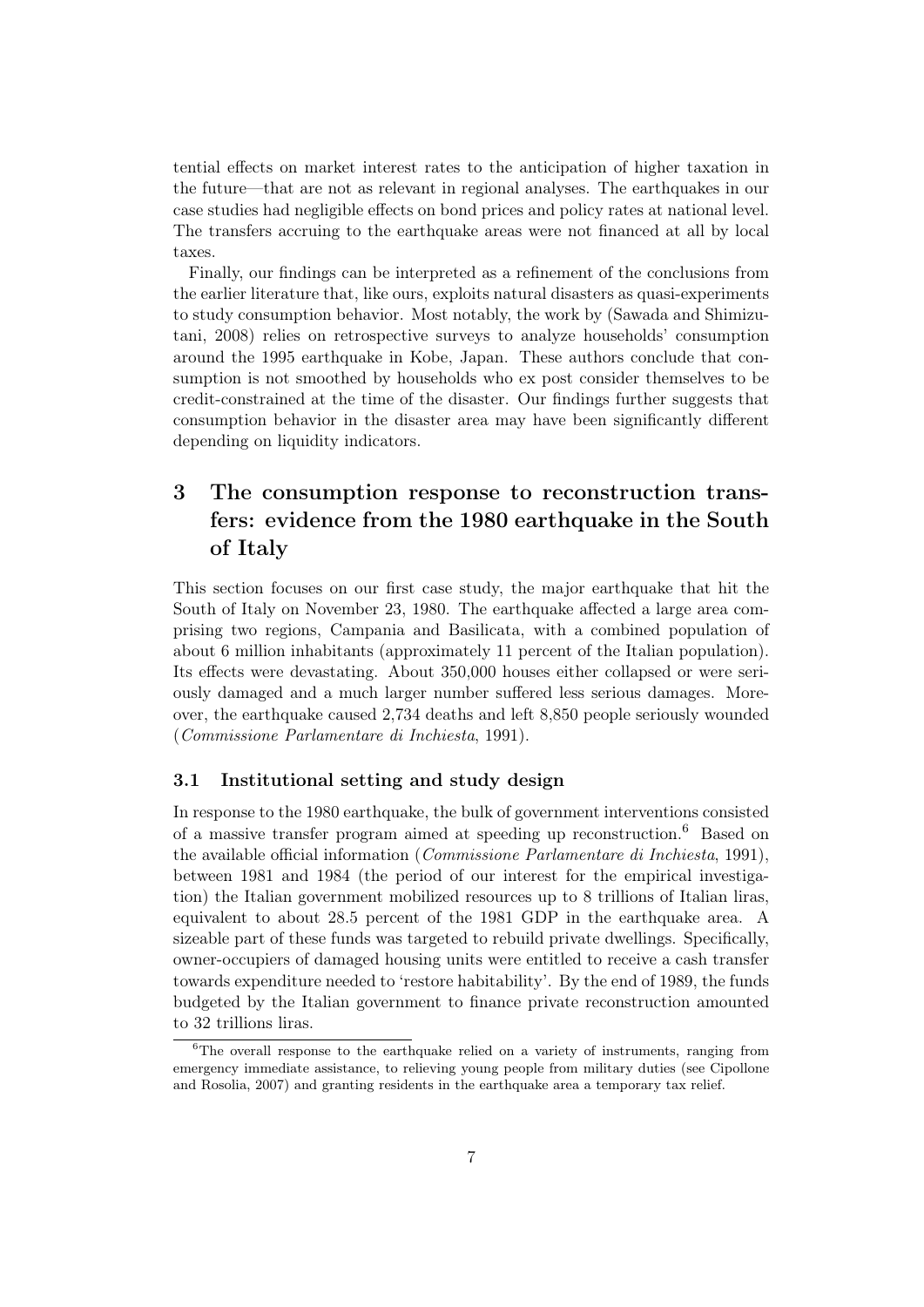The transfer program was restricted to owner-occupiers, and strictly targeted to finance repair and reconstruction work on the main household residence. The transfers covered repair work up to 110 squared meters; work on any additional squared meters was to be financed privately by the owners, while secondary and vacation residences only qualified for a small subsidy. The amount of funds was set according to technical estimates of the costs of repairing earthquake-related damages. These estimates were produced by technical employees of the municipalities, working in coordination with both local and central authorities, based on preset engineering and economic standards. Reconstruction was regulated by strict rules. Collapsed houses were to be reconstructed in the exact location and with the same characteristics as the pre-existing units. Owners were required to finance on their own any improvement relative to the pre-existing conditions. There was limited freedom in contracting workers: the government provided a list of (usually local) firms the households could contact to carry out the repair work. The 1991 report by the *Commissione Parlamentare di Inchiesta* emphasizes that, in the initial phase of the reconstruction period (1981-1984), public funds were allocated with a strict adherence to the reconstruction rules and technical parameters in the assessment of costs.<sup>7</sup>

Housing units included in the programmes were classified in three categories, ranked by the scale of the damage: (i) collapsed units, (ii) seriously damaged units, and (iii) mildly damaged units. In the case of houses in the third category, owners obtained the entire amount of the transfer up-front. In the case of houses in the first two categories, one fourth of the total transfer was provided up-front, at the time of the application for the transfer, and the rest upon providing documented expenditures and a technical report on the work done (Law 219/81). Importantly, with the official communication of the transfer, the households were open a credit line at a local bank, which provided the initial sum.

It is worth emphasizing that the stock of housing in this earthquake area, as well as in the areas considered in the next sections, consists of historical buildings not conforming to anti-seismic criteria: luxury and ordinary housing are similarly vulnerable to earthquakes. This observation motivates the maintained assumption throughout our empirical study, that in our sample the distribution of damages is random across homeowners with different wealth and liquidity levels, so that the public funds are not systematically related to these key characteristics of the households in our sample. In any case, our regression models include controls for the household disposable income and a variety of indicators such as the number of members of the household, as well as the age, the level of education and the employment status of the householder. These indicators are included to absorb household-specific differences in consumption expenditure.

<sup>7</sup>At the end of the 1980s, an extensive inquiry into corruption and criminal activities around the management of public funds for reconstruction was realized (Commissione Parlamentare di Inchiesta, 1991). The *Commissione* documents that, in general, illegal practices were very much contained in the first phase of reconstruction activities, that is before 1984, when most of the funds were targeted to individual households with very restrictive criteria. However, such practices were more prevalent in the second phase, when funds were targeted to public works.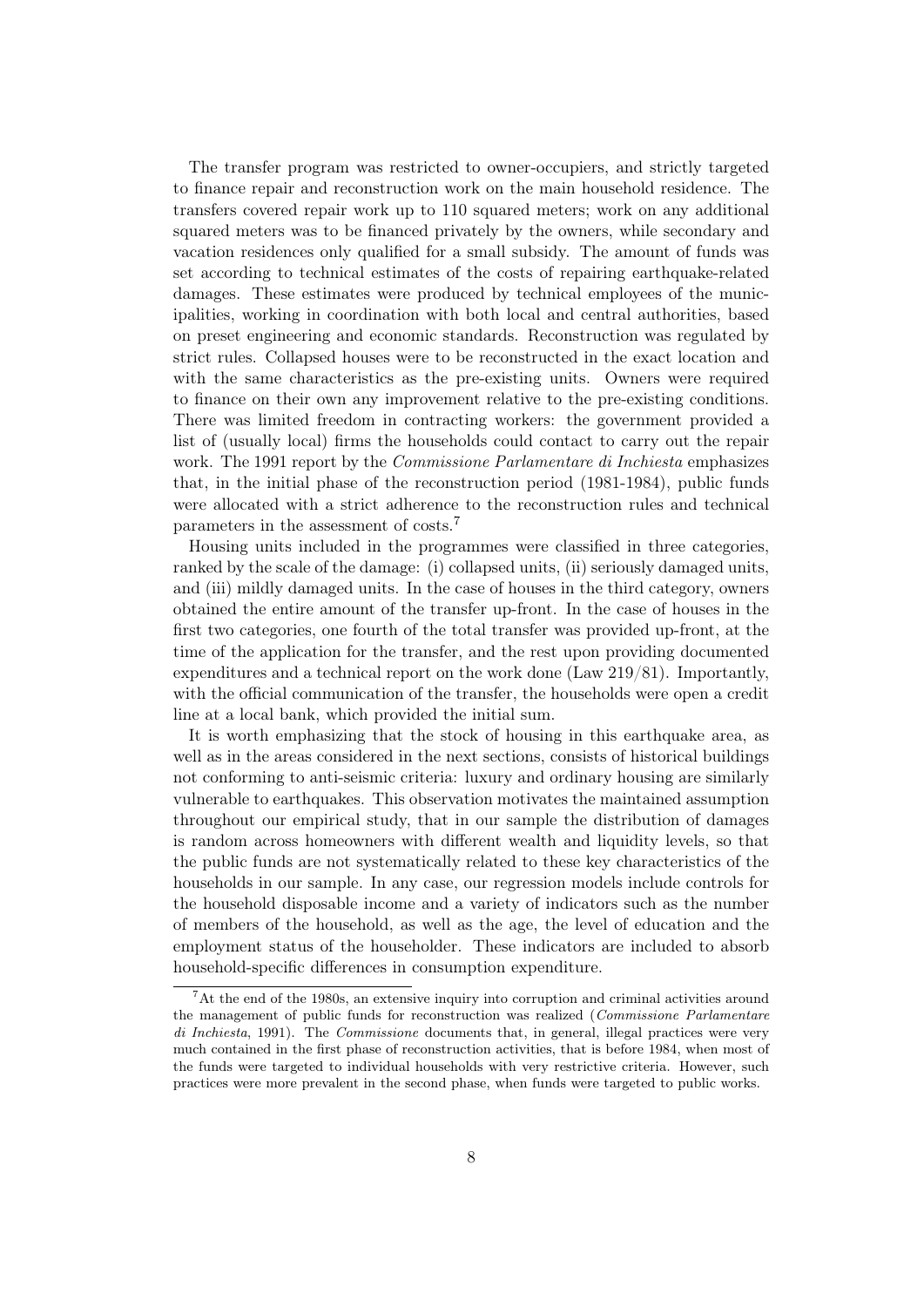The earthquake hit the Basilicata municipalities with an intensity and level of destruction comparable to Campania municipalities. Yet, the program was extended to the two areas in the earthquake regions at different times, mainly reflecting randomness in the political process. Virtually all municipalities in Campania were included in the program by mid 1981. Out of 549 municipalities in this region, 337 were included already by January, and another 205 by the end of May. In the Basilicata region, only municipalities right at the epicenter of the earthquake were included in the initial list. The law extending the transfer program to all Basilicata municipalities hit by the disaster was passed only later in the year, on November 13, 1981. As a result, accounting for the timing of administrative procedures, the payment of transfers in the two regions started in two different calendar years. The date of the earthquake (end of 1980) and the date of the program extension (end of 1981) allow us to use yearly data for 1980, 1981, and 1982 to distinguish the pre-earthquake year, and the early and late access to transfers.

A key concern in our study is the possibility that the earthquake has direct or indirect effects on homeowners' consumption which may conflate with the effects of transfers. In particular, to the extent that an earthquake results in the destruction of goods such as furniture and appliances, households may face the need to replace them much in advance to their natural wear-and-tear process. These material damages may thus translate into an exogenous earthquake-related shock, causing households in the earthquake area to raise their consumption expenditure irrespective of transfers. While this argument mainly applies to durable expenditures, it could possibly be extended to some nondurable items (e.g. clothing) as well.<sup>8</sup>

By the same token, consumption may respond to changes in incomes specifically driven by the earthquake. As is well understood, the sign of these changes is ambiguous. On the one hand, earthquakes typically result in a negative supply shock, due to the destruction of physical/infrastructure capital, correlated with firm exits or a drop in the level of production. On the other hand, new jobs and earning opportunities arise with the reconstruction activities and public transfers, generating a positive demand shock for goods and services produced in the earthquake area.<sup>9</sup> Indeed, several studies find that earthquakes have a non-negative impact

<sup>9</sup>Work by Porcelli and Trezzi (2014) contrasts the negative supply effects of an earthquake with the positive multiplier effects of public work and tax cuts in the earthquake regions in Italy.

<sup>&</sup>lt;sup>8</sup>Using our survey data, we can document evidence of an anomalous rise in durable consumption in the earthquake area, that can be interpreted as an indicator of an earthquake-related shock to expenditures on these goods. Namely, while information on total durable consumption is only available from 1980 on, we obtain a longer record using a subset of durable expenditures from the survey item "consumi reali," which records purchases of furniture, works of art and the like. For this variable, we calculate the percentage of households that report a non-zero expenditure, averaged over the four years before and after the earthquake, that is 1977-80 and 1981-84. In the regions adjacent to the earthquake area, this percentage falls across the two periods, from 10.24 to 7.66 percent. Against this negative trend, in the earthquake area the percentage of households reporting a non-zero expenditure rises from 8.66 to 12.55 percent. Hence, relative to the control group, the earthquake area records a 50 percent increase. In our findings the rise is stronger for owner-occupiers than for tenants.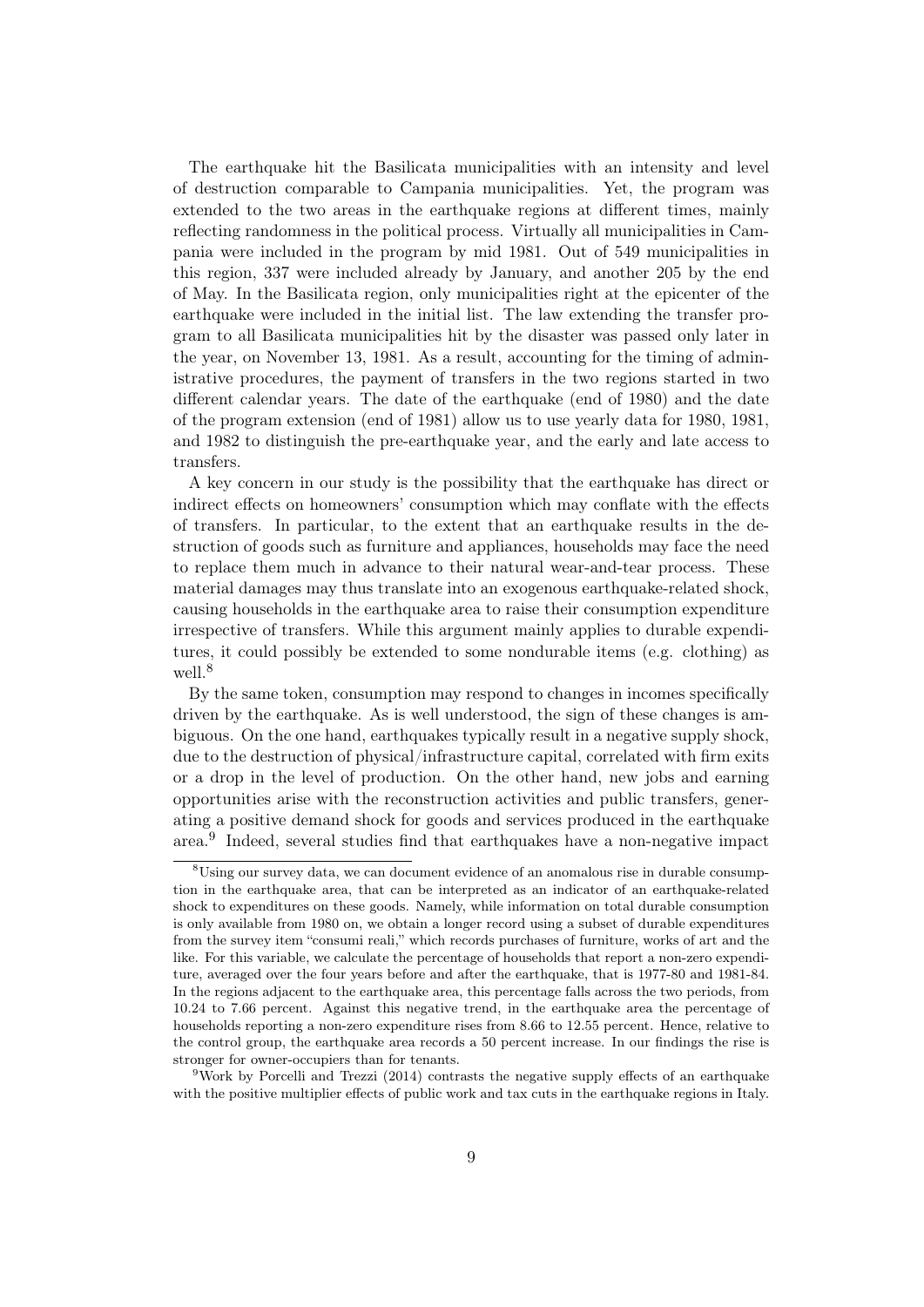on average economic activity and growth (see Cavallo and Noy, 2009; Hochrainer, 2009; Noy, 2009). In line with this literature, we also find in our sample that the disposable of incomes rose relative to the control group of adjacent regions in Italy for three years, and return to the historical trend only in 1984. To illustrate how this can raise potential issues for our estimation, suppose realistically that incomes rise in tandem with reconstruction activities, and that the bulk of these activities start in Basilicata with some delay compared to Campania (accidentally following the same timing of the transfer program). Then, a hike in consumption in Campania one year before that in Basilicata could be driven by variations in disposable incomes, rather than the disbursement of public transfers.

Because of the possibility of these confounding effects, in our study we carry out Difference-in-Differences analysis using two complementary specifications of the empirical model. First, we will compare the consumption of owner-occupiers in the earthquake area (eligible to transfers) with the consumption of owneroccupiers outside the area. Second, we will run a model exploiting the variability within the earthquake area. Namely, focusing on the residents in the earthquake area only, we will compare the consumption of owner-occupiers when they become eligible to transfers, with that of all the other residents who may be exposed to similar shocks and face a similar economic environment. As already mentioned, in our empirical exercises, we control for a number of household and householder characteristics. Interestingly, these controls turn out not to play any role in our results.

#### 3.2 Evidence on Homeowners' consumption

Our study relies on the Bank of Italy Survey of Households' Income and Wealth (SHIW). For the years around 1980, the SHIWs provide repeated cross-sectional, household-level data for about 4,000 households, representatives of the Italian population. The households in the disaster area amount to about 10 percent of the national sample; of these, about 50 percent are owner-occupiers.

The Surveys do not collect household-level information on earthquake related damages or transfers. However, since the transfer program was targeted to owneroccupiers, and initially restricted to only part of the earthquake area, we can rely on the households' residential status (owner-occupier) and residence/year (Campania from 1981 on, and Basilicata from 1982 on) to identify the households with access to reconstruction transfers.

#### 3.2.1 Non-durable consumption after the earthquake

We start our investigation by analyzing the change over time in the consumption of owner-occupiers residing in the disaster area, relative to owner-occupiers residing outside it. As a control area, we can use either the rest of Italy or, to consider a more homogeneous sample, the regions adjacent to the disaster area. Since our conclusion does not depend on this choice, to save space we only report results for the comprehensive control group.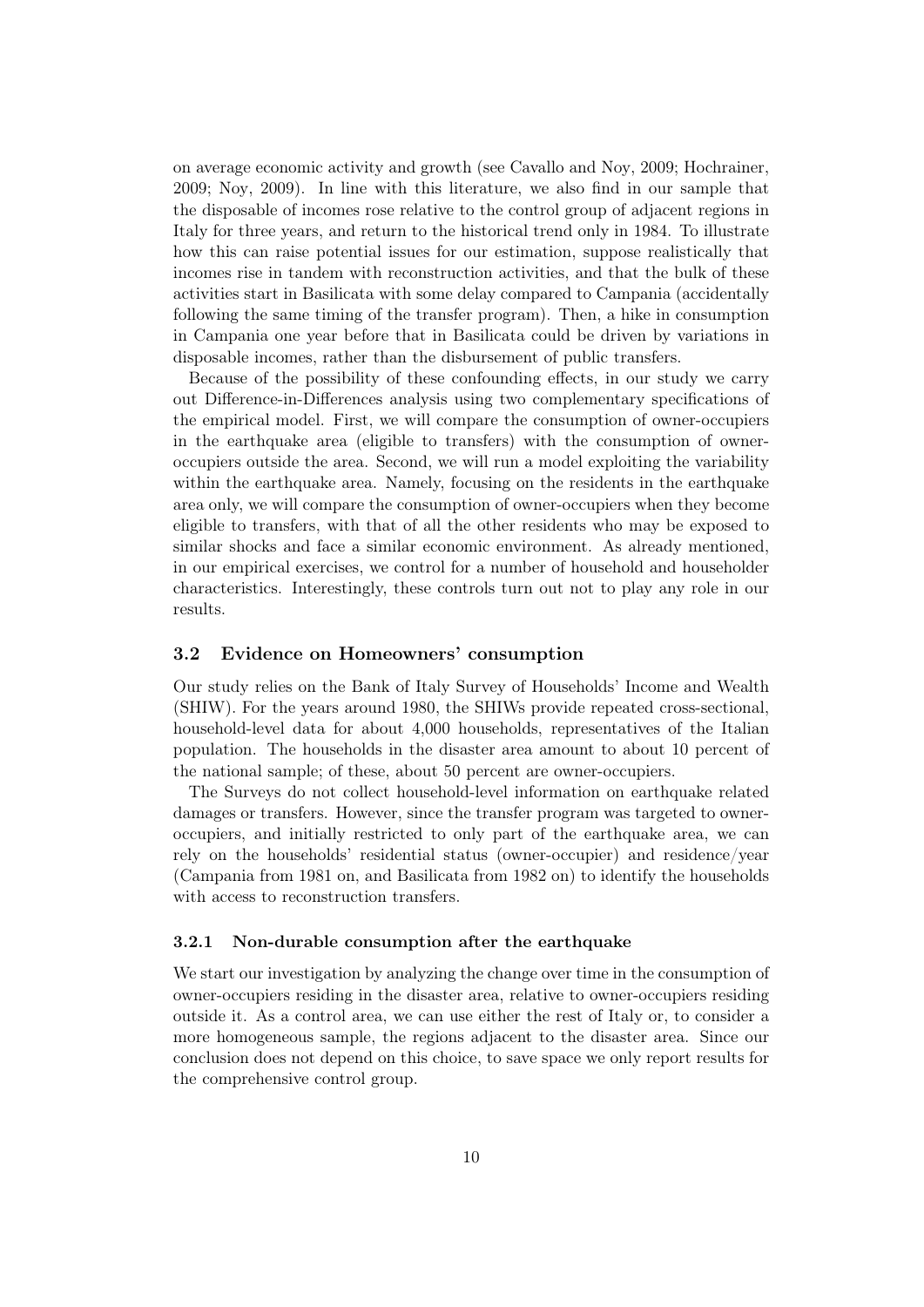Our empirical analysis exploits data relative to the first phase of the program, in the period 1981-84, and distinguishes two subsamples: the two years immediately after the earthquake (1981-82), when households applied to and started to receive public transfers, and the period of reconstruction work in the following two years (1983-84). In particular, we adopt the following Difference-in-Differences regression model

$$
C_{i,t} = \alpha + \eta_t + \delta A_i + \mu QUAKE_{i,t} + \gamma X_{i,t} + \varepsilon_{i,t}
$$
\n<sup>(1)</sup>

where  $C_{i,t}$  is either nondurable consumption expenditure or its log;  $\dot{Q}UAKE_{i,t}$  is an identifier of owner-occupiers residing in the disaster area over different periods, as detailed below;  $\eta_t$  is the time fixed effect,  $A_i$  is a dummy with value 1 for the disaster area and 0 otherwise, while  $X_{i,t}$  is the vector of controls including household disposable income, key characteristics of the householder, such as age, education, employment status, sector where she works, and an index of the size of the municipality where the households live.<sup>10</sup>

Based on the above model, we carry out three distinct exercises, aimed to shed light on the evolution of the consumption responses to the transfers in the 1981-84 phase of the reconstruction programme. In the first exercise, we analyze the change in consumption between 1980 and the post-earthquake adjustment period 1981- 1984 ( $QUAKE_{i,t}$  is 1 for the period 1981-84). In the second exercise, we compare consumption in 1980 relative to 1981-82, the two years when the transfer program was implemented and households gained access to the funds  $\left( \text{QUAKE}_{i,t} \right)$  is 1 for period 1981-82). In the last exercise, we compare owner-occupiers consumption in the years 1981-82 and 1983-84, the core phase of reconstruction ( $\dot{QUAKE}_{i,t}$  is 1 for the period 1983-84 and we take 1981-82 as the base period).

Results Our estimation of (1) is shown in Table 1. In the table, we report results for each exercise twice: in Panel A, the dependent variable is the level of consumption; in Panel B, its logarithm. Results are consistent across the two specifications.

Our key finding is twofold. First, relative to the control group, homeowners in the disaster area do not rise their consumption over the time horizon of reconstruction work. The nondurable consumption by homeowners in the disaster area averaged over the 1981-1984 post-earthquake period, is not significantly different from their consumption in 1980. This result is consistent with the fact that, by design, the transfers in our analysis are not meant to be an income supplement, but specifically compensate for the costs of repairing damages after the random occurrence of the quake. It is worth noting that that this first finding addresses a potential concern, that transfers were generous (hence a gift) relative to the actual cost borne by the households. During the 1980 earthquake, housing repair costs were estimated by employees of technical offices at municipality level. While these

<sup>&</sup>lt;sup>10</sup>Different from later surveys, the 1980-84 surveys do not report information on the composition of households portfolios, so we cannot exploit information on assets and debt to build indicators of wealth liquidity.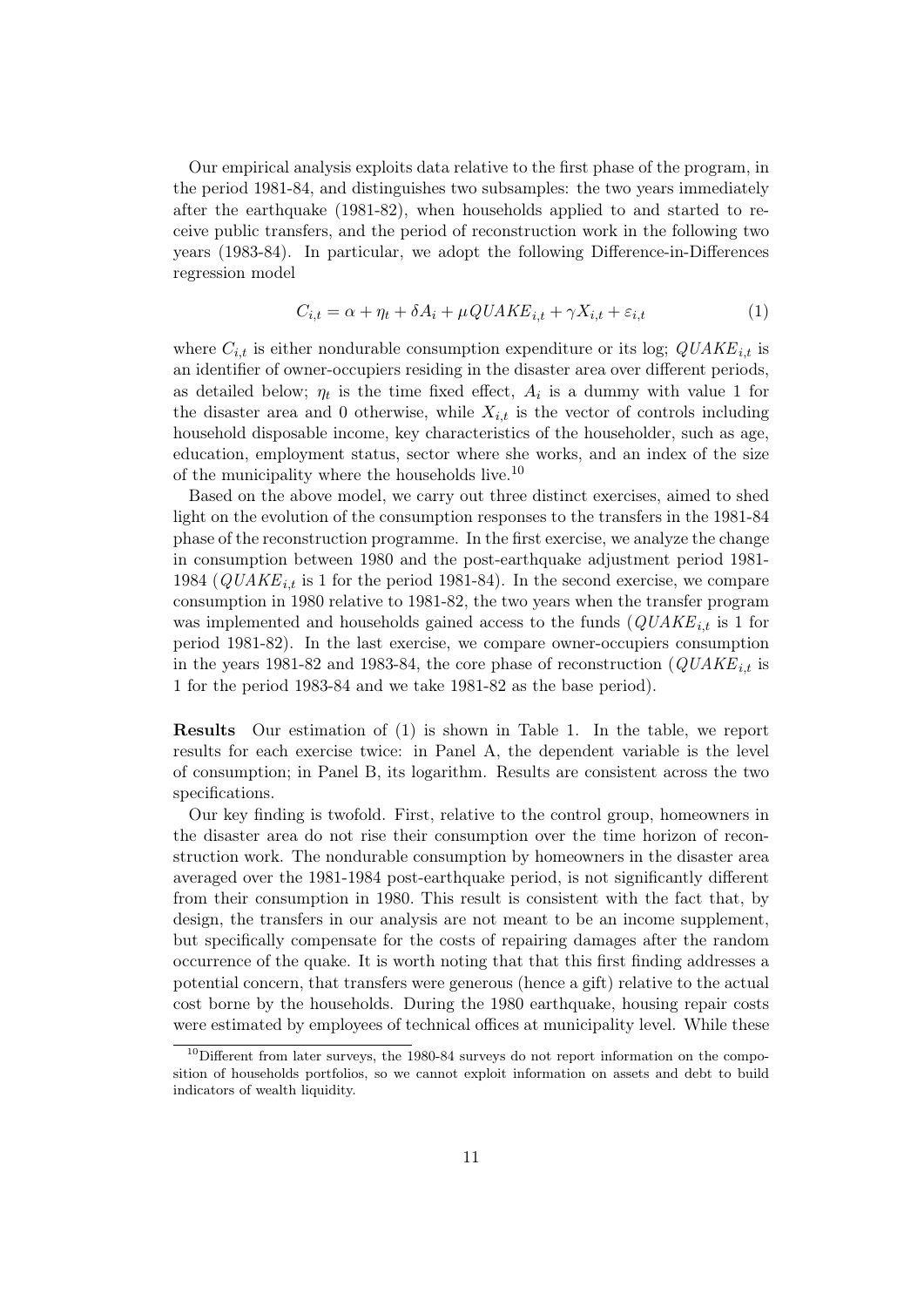public officers were required to strictly apply technical criteria, and were expected to report to both local and central authorities, it might be possible that their estimates varied across households and locations—depending on the willingness of the technical employee of a municipality to circumvent checks and controls, and inflate estimates in favor of people with whom she/he had political and personal connections.<sup>11</sup>

Second, there are remarkable differences across subperiods: a strong expansion of consumption in 1981-82 is followed by a strong contraction in 1983-4. Compared to the pre-earthquake year 1980, nondurable consumption in the earthquake area rises significantly in 1981-82, when the transfer program was implemented and households gained access to funds—relative to consumption by households residing outside the earthquake area. Column 2 suggests that the difference amounts to about 9 percent. The initial increment in expenditure for nondurable consumption is followed by a pronounced contraction in 1983-84. This contraction is somewhat larger than the expansion in the previous two years, consistent with the result in column 1.

For comparison, we have also estimated equation (1) for the subgroup of tenants in our sample. For non homeowners, we do find no evidence of a consumption response in the earthquake area during the 1981-82 period; if anything, we tend to find a contraction.<sup>12</sup>

#### 3.2.2 Controlling for the effects of the earthquake

In the analysis so far, we have compared owner-occupiers within and outside the earthquake area. As explained above, however, earthquakes may have economic effects that affect consumption independently of the transfer program. To control for these effects, in Table 2, we identify the response of consumption to transfers by comparing treatment and control groups selected from the sample of residents in the earthquake area, i.e. relying exclusively on households exposed to the earthquake shock. We restrict the sample to the period 1981-82.

In its general form, our empirical model can be written as follows:

$$
C_{i,t} = \alpha + \lambda_1 D_t + \lambda_2 D_r + \beta_1 H S_s + \beta_2 T R_{r,t} + \beta_3 (H S_s \cdot T R_{r,t}) + \gamma X_{i,t} + u_{i,t}, \tag{2}
$$

where  $C_{i,t}$  is either nondurable consumption expenditure by household i in year t or its logarithm;  $HS<sub>s</sub>$  (standing for 'Housing Status') is a dummy that equals one if the housing status s of the household is owner-occupier;  $TR_{r,t}$  (standing for 'Transfer Region') is a dummy indicating when the region  $r$  is included in the transfer program—it equals one for households whose region of residence in

 $11$ By contrast, in later earthquakes, such as the 2012 quake in Emilia, the cost were estimated by the Protezione Civile, the central government agency in charge of homeland security.

 $12$ In principle, tenants' consumption may reflect a possible worsening of the housing rental market. As the stock of housing is damaged by the earthquake, market forces may put pressures on rents. There are however reasons to believe that this factor was weak in our case study. First, in the emergency the government provided free or subsidized housing to the displaced households (and rents were suspended when the housing units were not usable); second, and more importantly, the Law ("Equo Canone") regulated and capped rents in the 1980s.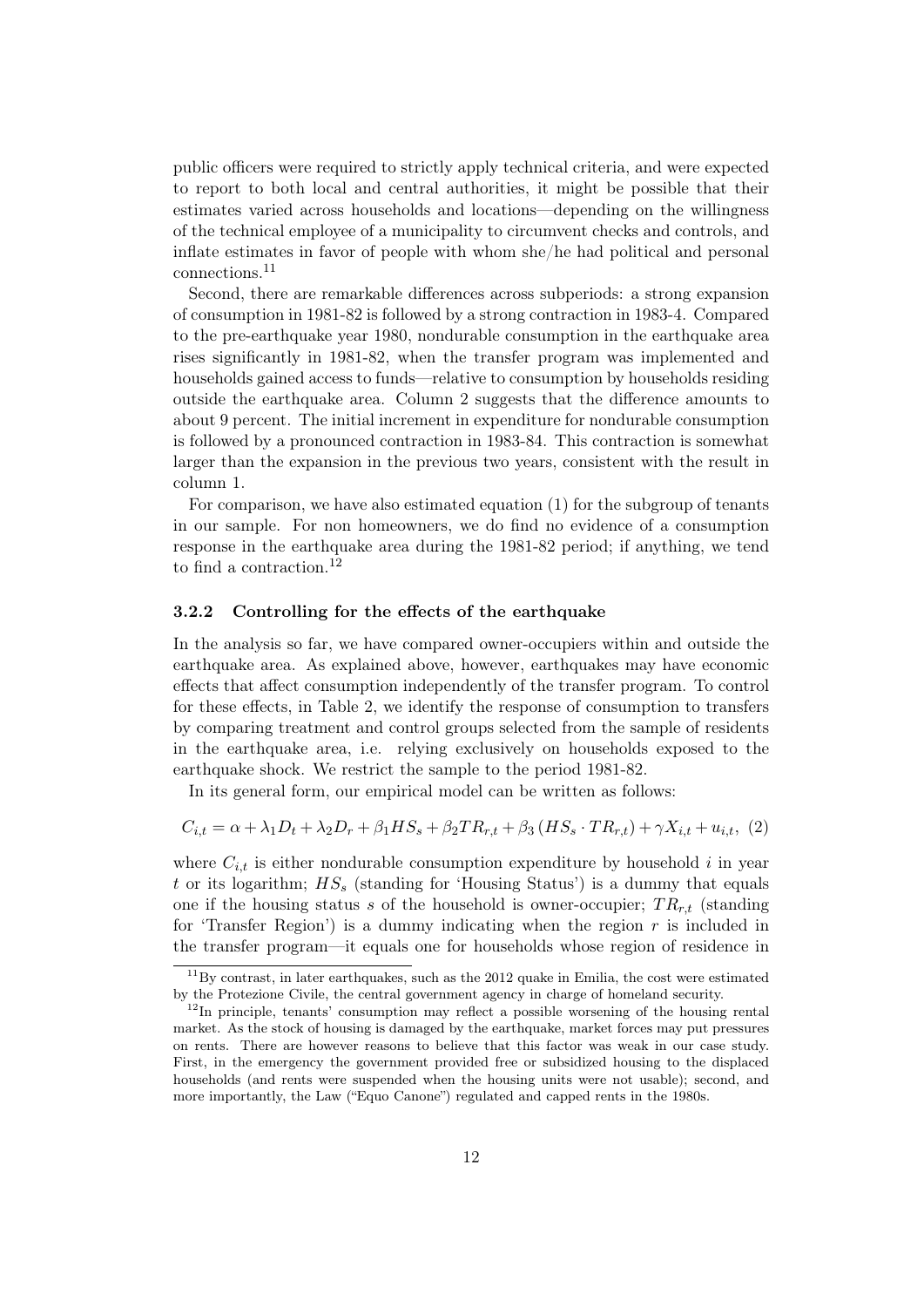1981 and 1982 was, respectively, Campania and Basilicata, and zero otherwise;  $D_r$  is a binary variable indicating the household region of residence (Campania or Basilicata) while  $D_t$  is a binary indicator that equals 0 in 1981 and 1 in 1982;  $X_{i,t}$  denotes a vector of further control variables for household disposable income as well as other household or householder characteristics, as defined above.

The binary variable  $D_r$  controls for time-invariant differences in consumption across the two regions. Most importantly, the variable  $D_t$  takes care of nation-wide policies and cyclical factors, as well as changes in household expenditures which are side-effect of the earthquake unrelated to transfers.<sup>13</sup> The main coefficient of interest is  $\beta_3$ , attached to the interaction between the housing status and the region's access to the transfer program, namely  $HS_s \cdot TR_{r,t}$ . This coefficient measures how consumption differ across households in the earthquake area when they first gain access to the transfer programme, relative to other residents who are either not entitled to the program (tenants) or do not gain access to it in the same year.<sup>14</sup> In light of the fact that housing wealth is illiquid, and access to cash transfers is a compensation for prospective costs of repairing material damages, we naturally interpret  $\beta_3$  as accounting for the liquidity effect of transfers on consumption.

Results The main results from estimating equation (2) are shown in Table 2. As in the previous table, in Panel A the dependent variable is the level of consumption; in Panel B the logarithm of consumption. In either Panel, the effect of transfers on homeowners' consumption is estimated relative to the alternative control groups. In columns (1) through (3) of the table, the control group includes homeowners in Basilicata in 1981 (before receiving cash in 1982), homeowners in Campania in 1982 (the year after they gained access to the transfer), as well as tenants in the earthquake area in both 1981 and 1982. In column (4), we drop the tenants from the sample, and thus  $HS_s$  and  $TR_{rt}$  from the regression model. Finally, the model specification of column (1) only includes the region and year dummies; that in column (2) includes the full set of controls but disposable income, which is then added in column (3). The specification in column (4) (without tenants) includes the full set of controls.

The empirical model essentially identifies the effect of transfers on spending by

<sup>&</sup>lt;sup>13</sup>Together with the anomalous rise in durable consumption, after the earthquake we also note a significant rise in the spread of households' income in Campania and Basilicata. In particular, the variance of disposable income in the earthquake area is about three times higher in 1981 than in 1980. This result is statistically significant at standard confidence levels. No evidence of rising variability emerges when the same test is applied to the control area. Drawing on the argument by Dardanoni (1991), among others, we can interpret these changes in the variability of income as an indicator of a hike in income uncertainty.

<sup>&</sup>lt;sup>14</sup>Observe that, if the variables  $D_r$ ,  $HS_s$  and  $TR_{r,t}$  are dropped our empirical model becomes similar to the baseline specification adopted by Parker et al. (2013), when a dummy variable is used to represent the stimulus payment. If, instead, the group of tenants (and the variable  $TR_{r,t}$ and  $HS<sub>s</sub>$ ) are dropped than our specification becomes similar to that in Broda and Parker (2014) and also considered by Parker et al. (2013). In this case, the coefficient  $\beta_3$  would capture differences in consumption only among households that receive the transfers and the identification would only rely on the delay of including Basilicata in the transfer program.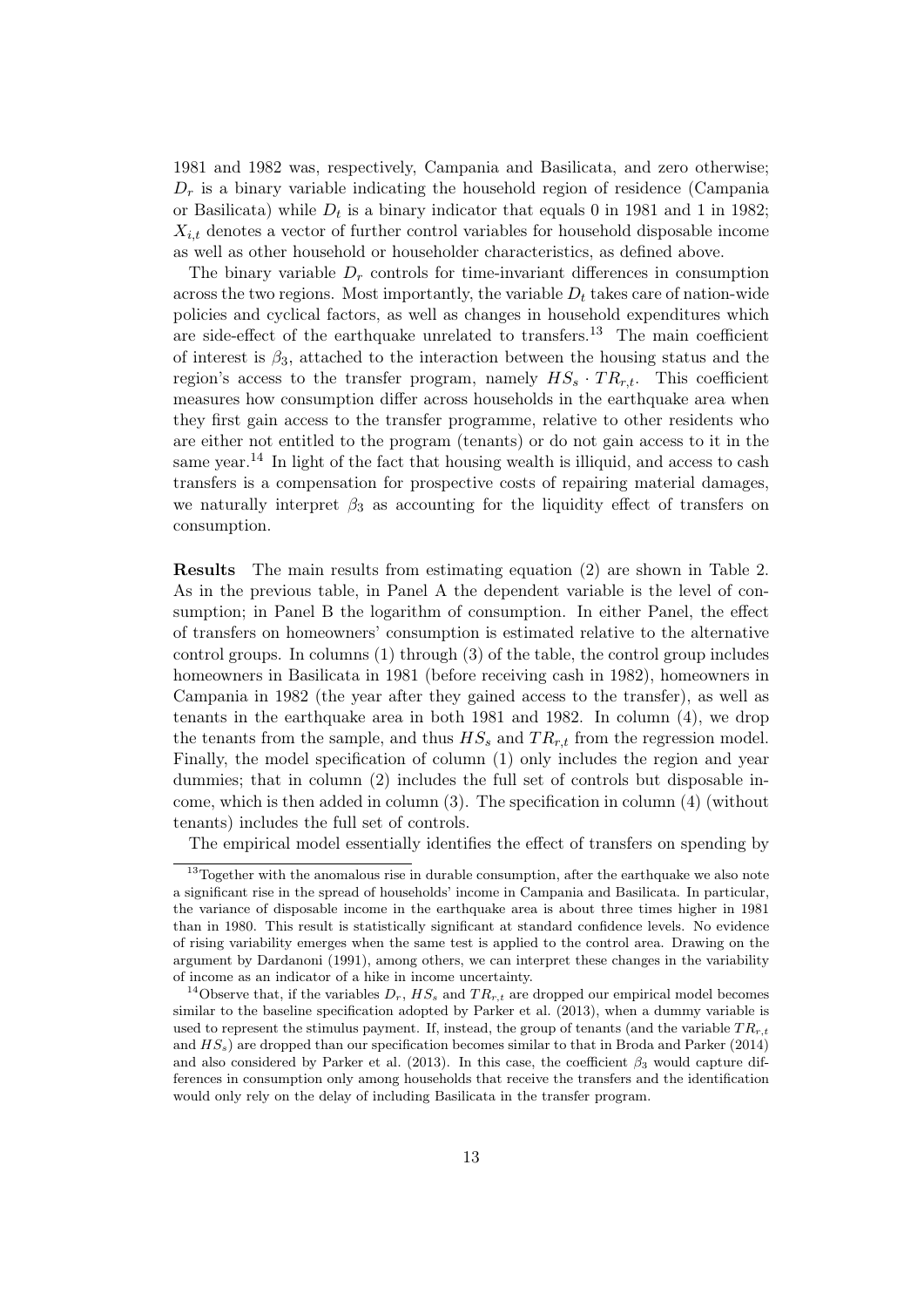comparing consumption of homeowners in the years when they gain access to the transfer programme (the treatment group), with the consumption of households including homeowners and tenants—that do not have access to the program during those years (the control group). Looking at the results in the first column: in the year homeowners gain access to the transfer cash, on average, they spend about 1 million of Italian liras more than the control group on nondurable goods. The difference corresponds to 15 percentage points (see column 1, Panel B). Notably, our estimates are not sensitive to adding controls: the coefficients are similar in magnitude in columns 2 and 3, where we run the complete specification, without and with the disposable income variable.<sup>15</sup>

Since tenants were not eligible to receive reconstruction transfers in any year, we include them in our regression model as a way to control for potential confounding effects of the earthquake on consumption: tenants face a variety of earthquakerelated shocks that are also faced by homeowners, but do not receive cash transfers. In columns 2 and 3 of the Table, the variables HS specifically allows the average consumption of recipients of reconstruction funds to differ from that of non-recipients. Remarkably, the last column of the table suggests that our main conclusion does not hinge on this control. In fact, our estimated coefficient remains stable when we drop the tenants from the sample (and the variables HS and  $TR$  from the set of controls).

The estimated impact consumption response to transfers in this second model is consistent with the one obtained from our previous Difference-in-Differences model, for the two-year period 1981-82. A comparison of the two estimates suggest that the hike in consumption concentrated in the first year in which households gained access to the transfer.

#### 3.2.3 Marginal propensity to consume

In our findings, nondurable consumption by owner-occupiers in the earthquake area follows the national trend over the post-earthquake period 1981-84 , yet it displays an economically and statistically significant short-run rise at the time of access to cash transfers. In this subsection, we translate this response in terms of the households' propensity to consume, by drawing on the official documents recording the total and per capita magnitude of transfers in the earthquake area during the 1980s.

Unfortunately, there is no single source providing a consolidated estimate of the transfers. We need to combine data on applications to funds with estimates of the costs of repairing and reconstruction activities by category of housing. Based on the available official documentation (Commissione Parlamentare di Inchiesta, 1991), the number of collapsed and strongly damaged housing units was 352, 000 a bit less than half the number of owner-occupiers residing in the disaster area.

<sup>15</sup>We should stress that the relative rise in nondurable expenditure by homeowners is not associated with a reduction in durable expenditure. As said before, the latter is actually rising on average in the earthquake area, possibly reflecting an earthquake-related shock to expenditure, more so for homeowners than for tenants (see the Appendix for details).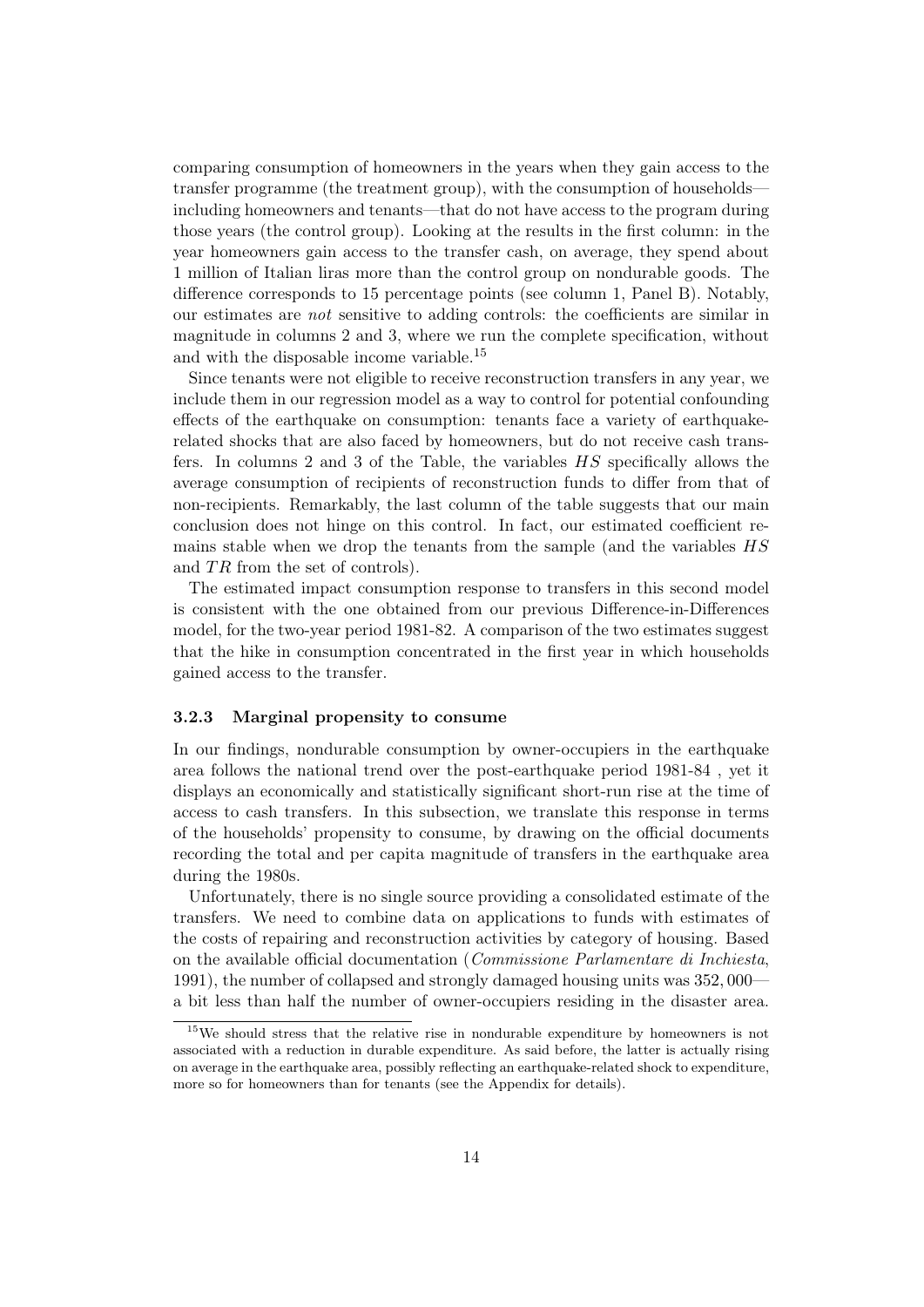Owners of these units were entitled to receive, on average, a total transfer of 29 millions liras, and one fourth of this sum was paid up-front. Hence, we can estimate that overall, in the aftermath of the earthquake (1981-82) owner-occupiers received up to 2.5 trillion liras. To this amount, we need to add the funds provided to owners of housing units with mild damage (the third category of eligible housing units), amounting to about 1 trillion liras. This brings our estimate of the total transfers to eligible households in the period 1981-82 to 3.5 trillions liras. The 1981 Italian census in 1981 sets to about 800,000 the number of owner-occupiers residing in the earthquake area. Dividing through, we obtain an average transfer of 4.5 million liras per household.

The results from our empirical analysis suggest that, during the period 1981-82, the average expenditures on nondurables by owner-occupiers in the earthquake area rose by 1.2 million liras relative to the pre-earthquake year; about 80 percent of the increment occurred when households gained access to the transfer. We can thus provide an estimate of the marginal propensity to consume out of transferred cash at the start of the transfer program equal to 22 percent. Relative to the total transfers accruing to the earthquake region between 1981 and 1989, the increase in consumption in the two years after the earthquake is smaller, still as high as 7 percent.

Reassuringly, we obtain comparable estimates using alternative sources for calculating the per-household transfer, namely, the total disbursements from Law 219/81 and the "Legge Stralcio." According to the Law 219.81 (art. 3), over the three-year period between 1981 and 1983 the earthquake area was entitled to a total transfer sum of up to 5.7 trillions of 1981 liras. The "Legge Stralcio" instead mandated a total of 2 trillions for reconstruction and repairing work. Based on these figures, the implied marginal propensity to consume at the start of the transfer is very similar to the estimate given above.

## 4 Heterogeneity in the consumption response to transfers

In our first quasi-experiment, we find that owner-occupiers significantly respond to transfers that cover the costs of housing repair work—lending support to the idea that consumption rises in response to measures enhancing the liquidity of portfolios owned by relatively wealthy households. In this section, we investigate two further issues. The first is whether a higher average consumption by homeowners as a group conceals different responses within the group. We may expect that transfers had minimal impact on the consumption by unconstrained households with liquid wealth, but had very strong impact on the consumption by households with illiquid wealth. Only in recent years the SHIWs started to collect information on portfolio composition and liquidity that would allow us to refine our sample along these lines. Hence we use the 2012 earthquake in the Emilia region as a complementary quasi-experiment to address this issue. The second issue is whether the households' consumption responds differently to cash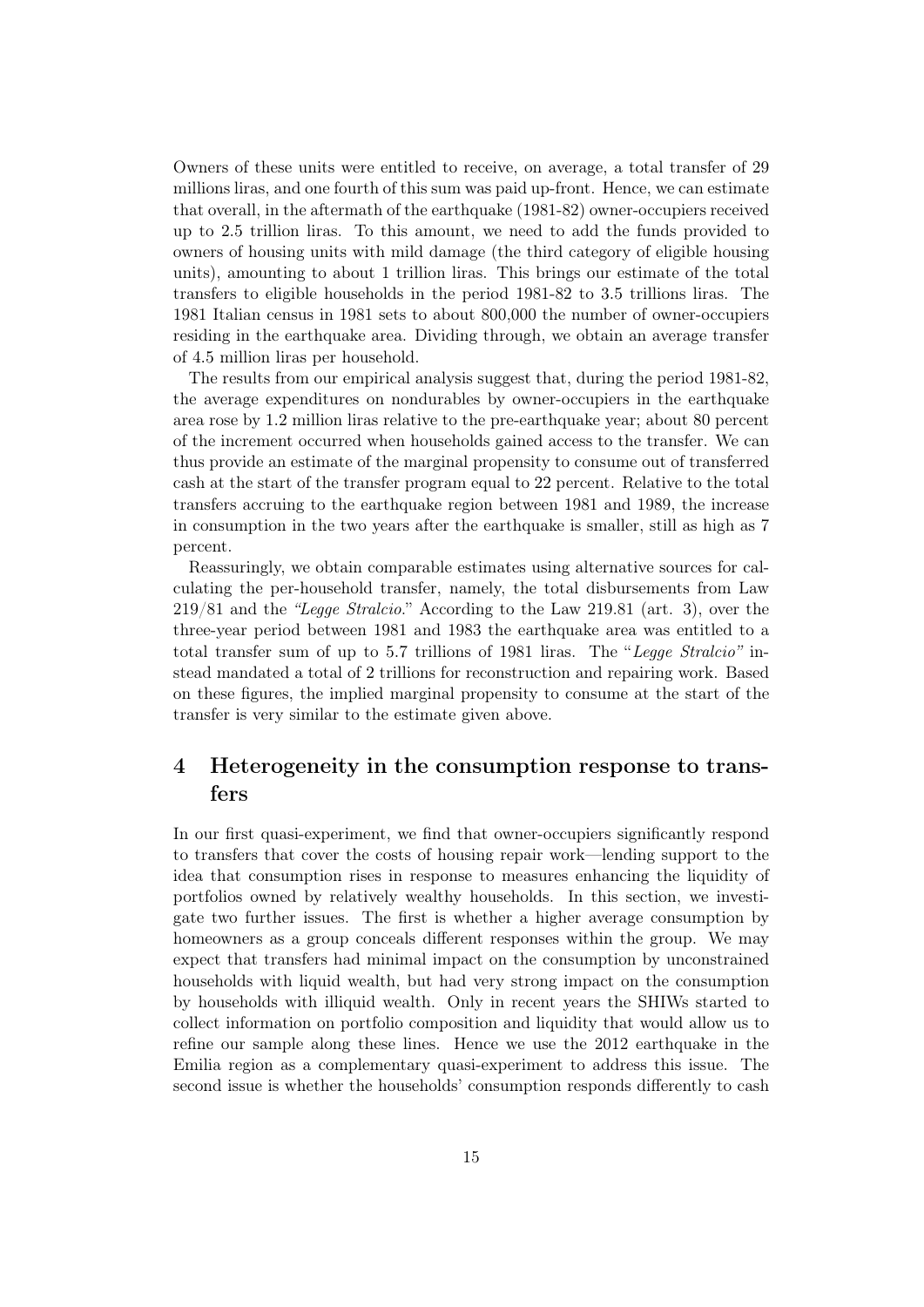transfers than the provision of the same services in kind, as was the case in the aftermath of the earthquake that hit the area around L'Aquila in the Abruzzo region in 2009.

#### 4.1 The 2012 earthquake in Emilia: cash transfers

Relative to our first quasi-experiment, the Emilia earthquake, while strong, was less destructive, and more concentrated geographically. Hitting an area that comprises 15 percent of the municipalities in the region, it resulted in 30,000 damaged houses and a relatively low number of fatalities  $(27 \text{ in total})$ .<sup>16</sup>

In response to the earthquake, the central government channeled 2.4 billions of euros to support housing repairing activities in 53 municipalities. Public interventions were initially regulated by the Law D.L. 74/2012. In this law, the Art. 3 (paragraph 1, letter a) funded grants for repairing housing damages, in favor of homeowners. Households were granted access to a tax credit against housing repair costs, associated with a public guarantee on bank loans (Law D.L. 95/2012). Specifically, Art. 3-bis entitled homeowners with a damaged housing unit to bank loans guaranteed by the State (hence issued at low interest rates). Against the cost of this loan, homeowners could claim a tax credit for the principal and interest paid over the years. In practice, households borrowed from banks at a low interest rate, and financed the cost of the loan by saving on taxes for a few years. According to the press and local sources, the program was implemented quite swiftly, with limited or no delay in setting up the administrative procedure.

#### 4.1.1 Study design and econometric model

Recent SHIWs include a much richer set of information on households, compared to the SHIWs used in our first experiment. In particular, the recent surveys follow a panel of households. Thus, we can also estimate our model in growth rates, as well as in levels. In addition, the surveys include a wide range of questions on household portfolios, which enable us to refine the treatment group by distinguishing households according to indicators of liquidity.

The earthquake in Emilia occurred in the first semester of 2012—which is a survey year. Hence, we can study the consumption behavior of owner-occupiers in Emilia just after the earthquake. Our empirical model consists of the following Difference-in-Differences regression:

$$
C_i = \alpha + \beta_1 HS_i + \beta_2 E \text{MILIA}_i + \beta_3 (HS_i \cdot E \text{MILIA}_i) + \gamma X_i + u_i,
$$
 (3)

where  $C$  is the logarithm of the household nondurable consumption expenditure. HS (standing for 'Housing Status') is a dummy equal to one if the housing status of the household is owner-occupier, while EMILIA is a dummy equal to one for residents in Emilia in the year of the earthquake. The vector  $X$  contains the same controls used in our analysis of the 1980 earthquake (employment status of

<sup>16</sup>Unfortunately recent SHIWs no longer contain information that we can use to assess the response of durable expenditure.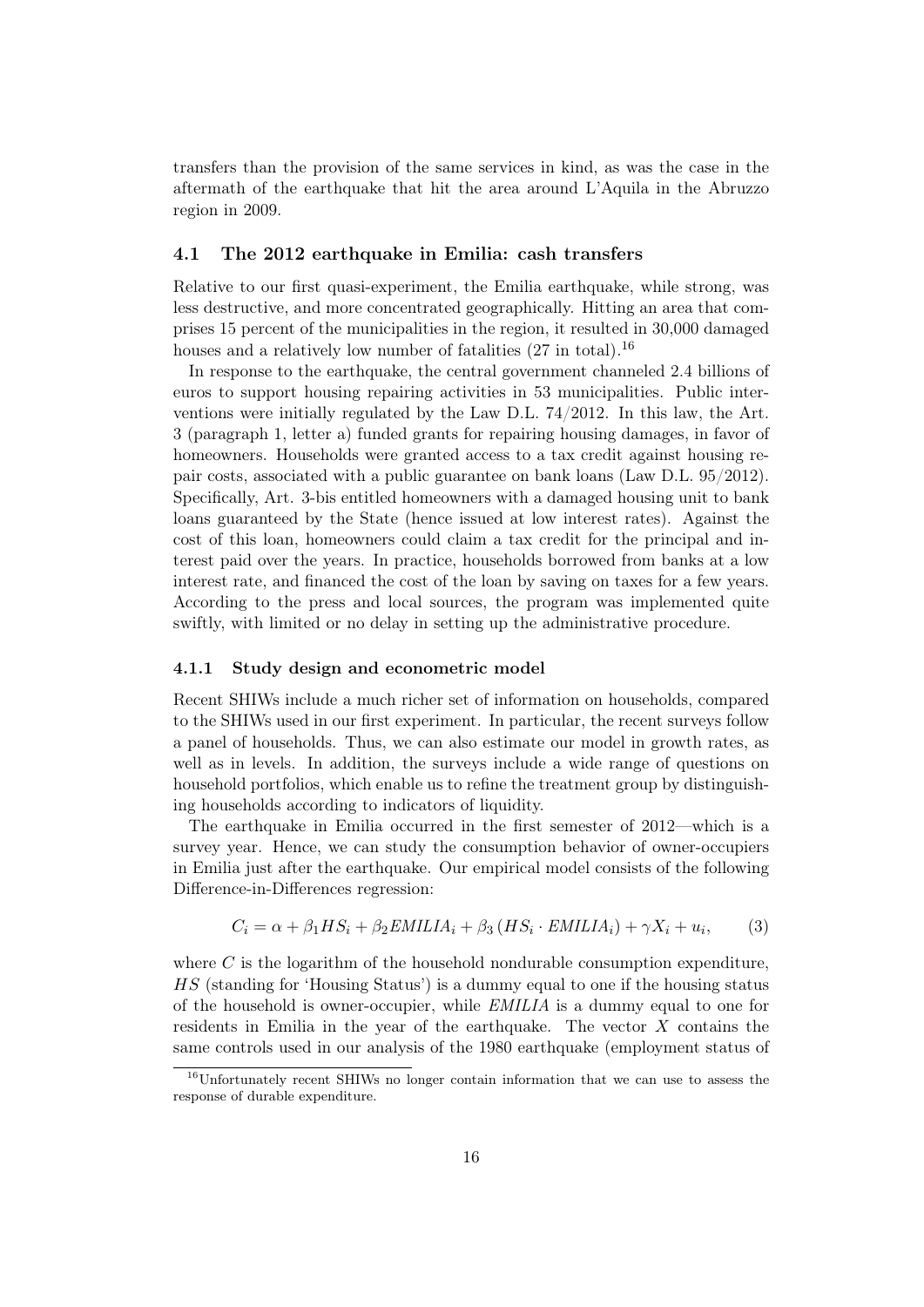the householder, disposable income and number of components of the household). As in the previous section, the parameter of interest is  $\beta_3$ : a significant positive estimate would indicate different consumption behavior for households receiving a transfer after the earthquake.

The control area is defined either by all Italian regions outside the disaster area, or by four regions adjacent to Emilia, namely, Liguria, Toscana, Marche and Umbria—excluding, in either case, the regions of Lombardia and Veneto, since some parts of these regions were also affected by the earthquake. It turns out that results are qualitatively identical across alternative definitions of the control group.

By exploiting the detailed information provided by recent waves of the SHIW, we can distinguish households according to whether they are liquid or illiquid. In particular, we build an index of wealth illiquidity, ILLIQUID, identifying the group of wealthy-hand-to-mouth owner-occupiers in our sample. Wealthy but illiquid households correspond to the group of owners of real estate (house and land) who, before the earthquake (at the beginning of 2011): (i) held liquid assets (the sum of cash and bank deposits) amounting to less than 50 percent of their disposable income and (ii) were in debt with a bank, e.g. had a mortgage. This definition draws on recent contributions to the literature on transfers. Specifically, the ratio of liquid wealth to income is in line with the definition proposed by Kaplan et al. (2014) and the work by Misra and Surico (2014), who—in revisiting the recent episodes of tax credit in US—show that the consumption response to transfers is stronger by mortgagors. It is worth stressing that, in our data, the group of owner-occupiers virtually overlaps with the subsample of households with positive wealth.

We test for the relevance of liquidity as follows. First, we add the index ILLIQ- $UID$  interacted with  $HS: EMILIA$ , to the baseline specification (3). Second, we split the sample according to this index and re-estimate our empirical model for the two subsamples (after dropping  $HS$  and  $HS: EMILIA$ ).<sup>17</sup> Third, we exploit the data panel to control for household characteristics (potentially correlated with the region of residence), by taking the first difference of household consumption with respect to 2010. In this last case, we estimate the following specification twice, for liquid or illiquid households, respectively:

$$
\Delta C_i = \alpha + \beta EMILIA_i + \rho Z_i + \varepsilon_i. \tag{4}
$$

where  $Z$  is the vector of controls, which now includes also the growth rate of disposable income.

#### 4.1.2 Results

Results in level for the whole sample, including all tenants and owner-occupiers, are shown in the first two columns of Table 3. According to column (1), after the

 $17$ Note that according to our index of illiquidity two households are identified as illiquid tenants. Hence, we drop them from the sample. Results are however unchanged if we treat those households as liquid.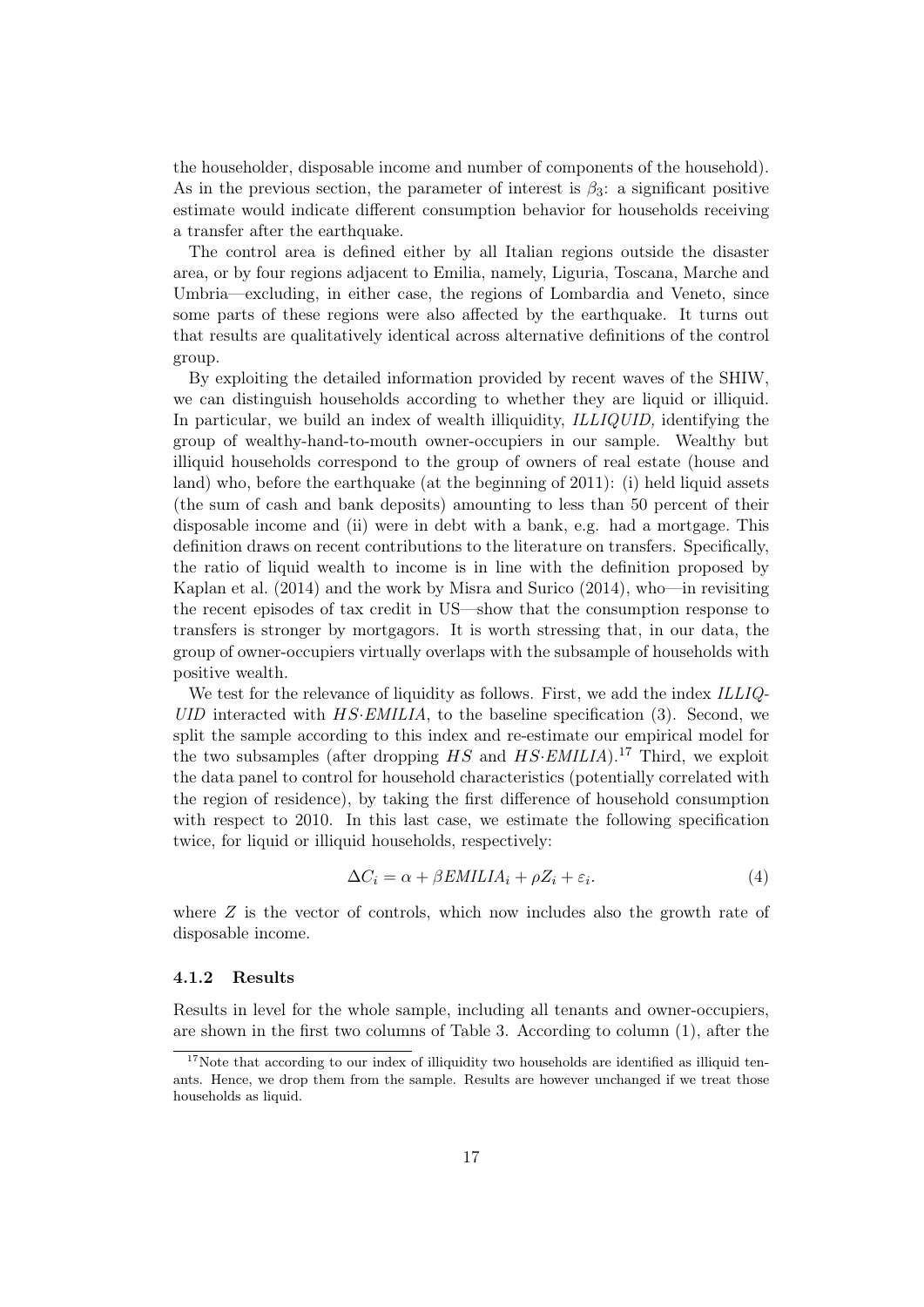earthquake the nondurable consumption by all (liquid and illiquid) homeowners in Emilia is not significantly different relative to homeowners in the control area. However, this result conceals important heterogeneity in the response of different groups of households. In the specification in the second column of Table 3, we add to our baseline the index ILLIQUID interacted with HS·EMILIA. The coefficient of this interaction term is positive and significantly different from zero, indicating that the consumption by the illiquid homeowners is about 15 percent higher in Emilia than in the control area.

In the rest of the table, we restrict our analysis to homeowners only, and split this subsample according to the variable ILLIQUID. Columns (3) and (4) show that the consumption of homeowners in the earthquake area is significantly different from that of the control group for the illiquid households, but not the liquid ones. For the former group, the difference in consumption across areas is economically and statistically significant: the consumption of illiquid homeowners in Emilia is estimated to be 23 percent higher than that of the illiquid homeowners in the control area.

As regards robustness of our results, we start by noting that including liquid tenants to the specification in column (3) has virtually no effect on our estimates. Running a Difference-in-Differences regression on the larger sample, the estimate of the key coefficient is virtually the same as the one reported in the table (where the sample is restricted to homeowners). In addition, our results are not sensitive to extending the control area to the whole Italy. Once again, consumption in the earthquake area differs from the control only for the illiquid households (results not reported in the table).<sup>18</sup>

By running the model in growth rates, we show that the differential response across groups of households is not due to a possible upward bias in the level specification. As apparent from Table 4, our estimated consumption response become stronger when we run the model in the growth-rate specification: the point estimate of the post-earthquake nondurable consumption by illiquid homeowners is 25 percent higher in the earthquake area relative to the control area. As in the previous exercises, we do not detect any statistically significant difference for the liquid households (whether or not tenants are included in the sample).<sup>19</sup>

Finally, our results are not affected by including lagged consumption growth. We do so in the model shown in the last two columns of Table 4. The coefficient estimates are virtually unchanged relative to the other columns, suggesting that our results are not driven by differential trends of the consumption of illiquid homeowners unrelated to the transfers—i.e., the change in consumption we detect is specific to the Emilia region after the earthquake.

<sup>&</sup>lt;sup>18</sup>In this dimension, our study contributes to a small literature exploiting natural disasters as quasi-experiments. Most notably, earlier work by (Sawada and Shimizutani, 2008) studies households' consumption around the 1995 earthquake in Kobe, Japan, based on retrospective surveys. These authors focus on the different behavior across households, depending on whether they were credit-constrained before the disaster.

 $19$ <sup>The</sup> table reports evidence relative to liquid homeowners without tenants. The same conclusion applies if we estimate a Difference-in-Differences regression adding tenants.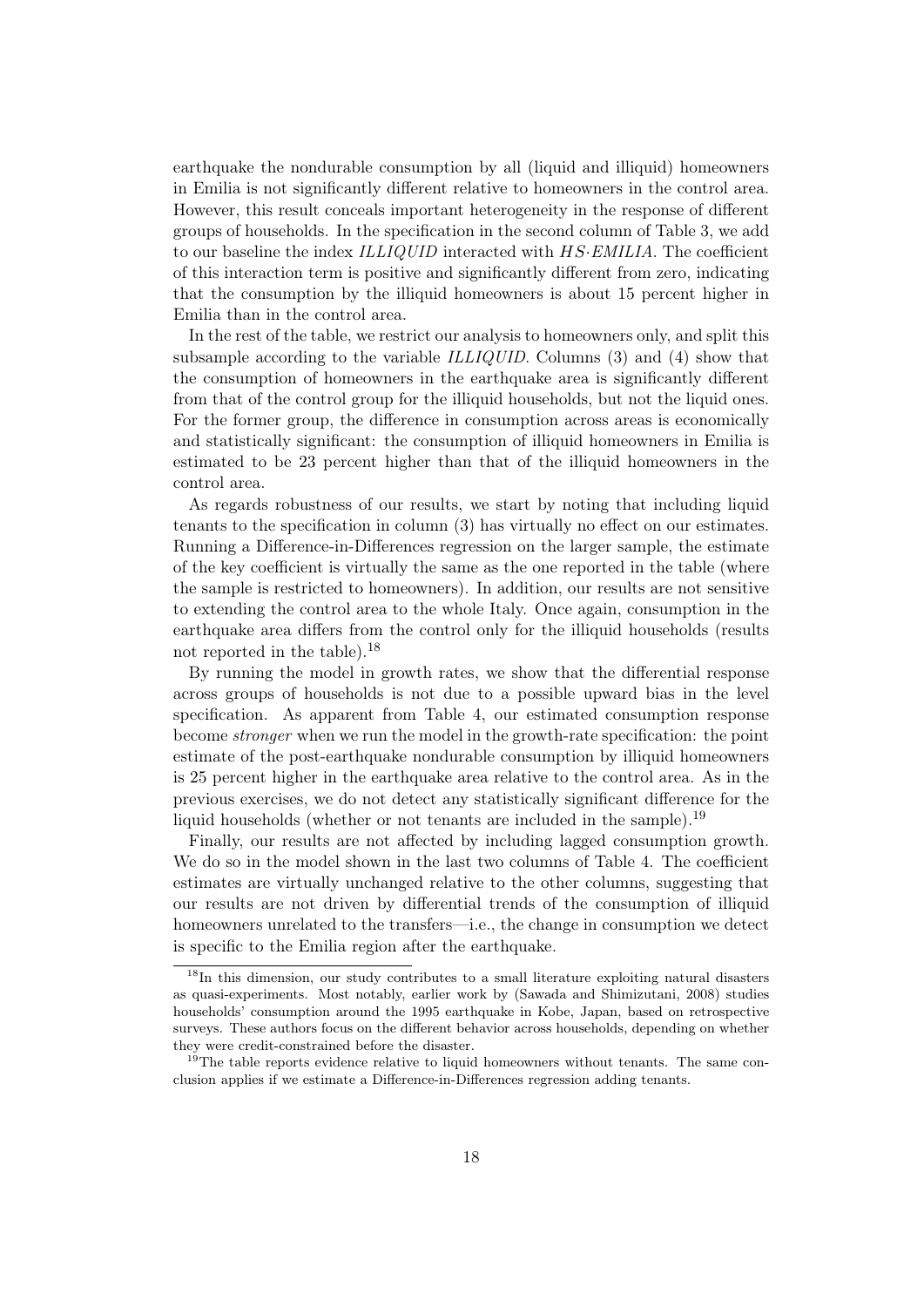#### 4.1.3 Marginal propensity to consume

Following the same methodology as for the earthquake in the South of Italy, we close our analysis by producing a comparable estimate of the marginal propensity to consume out of transfers of the Emilian households. Relative to our previous exercise, however, we are now able to provide an estimate specific to illiquid owneroccupiers.

From institutional sources (Law D.L. 95/2012 3-bis), we obtain an estimate of the total transfers as high as 6 billion euros. Based on the 2010 census, we can estimate the number of owner-occupiers in the Emilia provinces included in the disaster area, equal to 797,245, to derive a per-household transfer equal to 7,526 euros per household.

According to the result shown in column 1 of Table 3, the impact increase in consumption, averaged across liquid and illiquid owner-occupiers, is 2,000 euros. Hence, for the average owner-occupier in the region, the implied average propensity to consume out of the transfer amounts to 26.6 percent. Remarkably, this figure is not far from the corresponding, average, estimate for the earthquake in the South of Italy in 1980.

Focusing on illiquid households only (column 2 of the same table), however, the magnitude of the marginal propensity to consume changes markedly. The impact increase in consumption for this group is 4300 euros, implying a marginal propensity to consume as high as 57 percent, twice as high as the average not distinguishing across groups. This evidence suggests that the average surge in consumption that we detect in the 1980 case study in South of Italy—comparable to that found in Emilia—may also be to a large extent driven by the behavior of illiquid households.

Overall our results lend support to the hypothesis that the wealthy hand-tomouth households significantly increase their consumption in response to transfers in line with Broda and Parker (2014) and Misra and Surico (2014)—while households with liquid wealth do not, in line with the permanent income theory (see, for instance, Souleles, 1999). It is worth emphasizing that the magnitude of our estimates is not out of line with the results from the literature reviewed in Section 2 of the paper. Despite differences across type of experiments and institutional context, many studies find a comparably strong response to transfers.

#### 4.2 The 2009 earthquake in Abruzzo: in-kind transfers

Based on our last quasi-experiment, we can shed light on the question of whether the nature of the transfers—whether in cash or in kind—makes a difference for households' consumption. The earthquake that hit the area around the city of L'Aquila in 2009 affected 57 municipalities, out of the 305 municipalities in the Abruzzo region. The epicenter was close to the city of L'Aquila, which suffered the most pervasive damages. The earthquake caused serious damages to 10,000 buildings, and resulted in 309 fatalities. Also in this case, the government implemented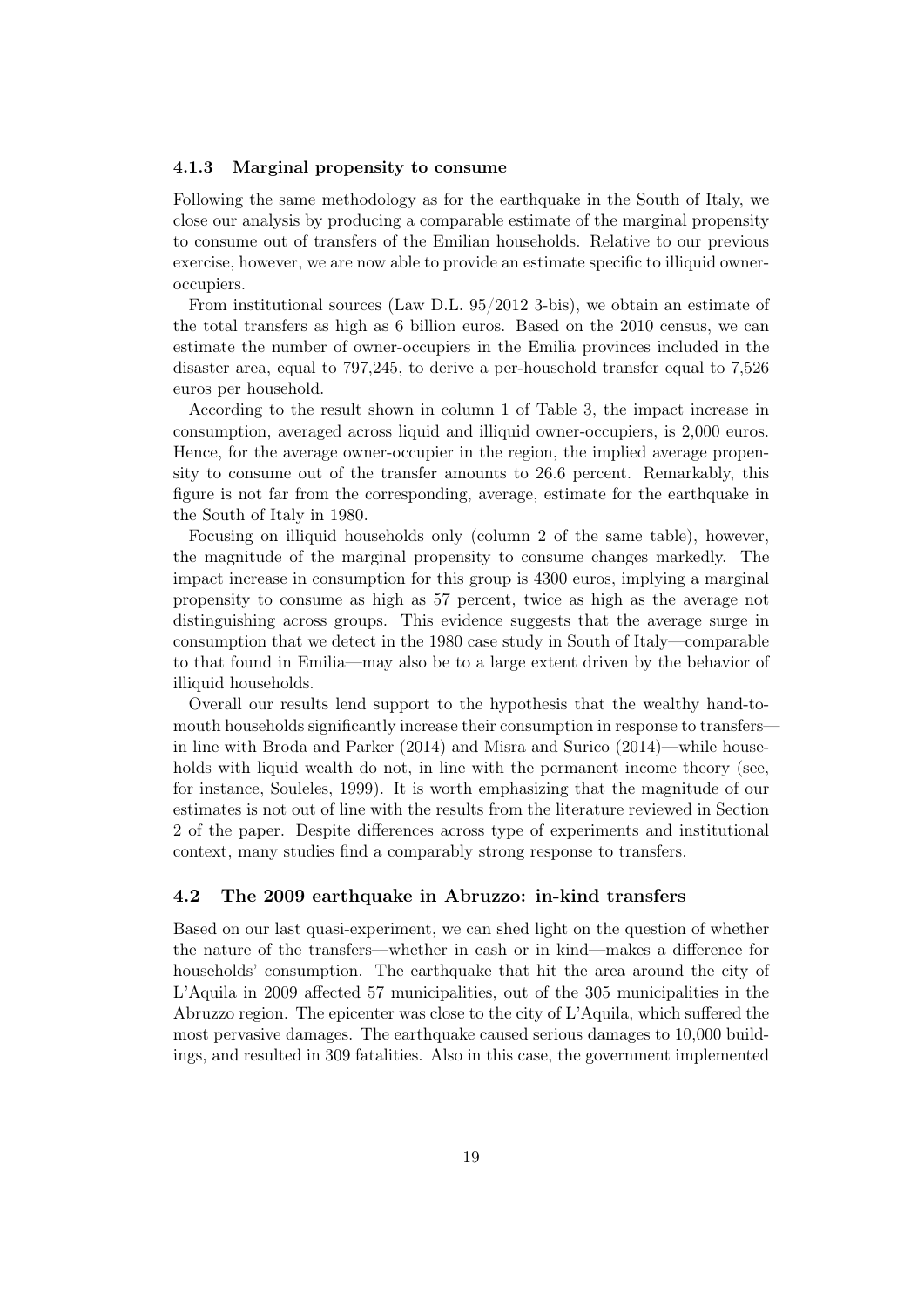a massive reconstruction program.<sup>20</sup> Unlike the other earthquakes in our study, however, the government paid directly the construction companies carrying out the reconstruction work, rather than financing this work by providing households with targeted funds. For this case study, the available survey data are for 2008 and 2010— the year before and the year after that of the earthquake.

We estimate a similar equation to that specified for the previous case study, replacing the dummy EMILIA with the dummy ABRUZZO and considering the group of households accordingly. Results are shown in Table 5. Different from the previous cases, we find no evidence of a rise in the non-durable consumption by homeowners residing in the earthquake region, regardless of whether the household is liquid or illiquid.<sup>21</sup> This evidence suggests that wealth illiquidity is not correlated with higher consumption growth in response to a transfer, if such transfer is in kind instead of cash.

## 5 Liquidity constraints

In the previous sections we have provided evidence that 'wealthy hand-to-mouth' households spend on non-durable goods a non-negligible share of cash transfers that accrue to them in advance of future financial commitments. Interpreting the cash transfers in our experiments as loans, we may think of our evidence as resulting from an ideal experiment in which all homeowners were 'forced' (by the shock) to take on a loan; homeowners with low wealth liquidity and bank debt acted consistent with the presence of binding liquidity constraints. According to this interpretation, if our illiquid households had access to a loan, they would have drawn resources to finance current expenditures on nondurables. We conclude our analysis by providing further (standard) evidence supporting this view.

In particular, we are interested in verifying whether, in our sample of homeowners, we can detect violations of the permanent-income hypothesis (PIH) which can be attributed to the presence of liquidity constraints. This exercise would complement our evidence by stressing the limited extent to which relatively wealthy owner-occupiers can rely on their housing wealth for consumption smoothing purposes in the years of our case studies in Abruzzo and Emilia. We focus on violations of two basic implications of the PIH: (i) changes in consumption should be a good predictor for current and future changes in income (Campbell and Mankiw, 1990); (ii) changes in consumption should not be correlated with past changes in income (Hall, 1978).<sup>22</sup> Results based on merging survey data for 2012 and 2010 are shown in Table 6. With the goal of emphasizing that our results are not driven by the households in the disaster area, the table report evidence for all Italian re-

 $20$ Public interventions were regulated by the Law D.L. 39/2009 (28 April) for the emergency phase, and by the Laws D.L.195/2009 and D.L. 83/2012 for the post-emergency phase.

 $21$ This is not to say that transfers were 'ineffective' as regards to demand and economic activity, but their assessment would require a study of firms dynamics operating in the area, and spillovers outside the earthquake area.

<sup>&</sup>lt;sup>22</sup>See Jappelli and Pistaferri (2010) for a recent survey of tests of the permanent-income hypothesis and Guiso et al. (1994) for historical evidence on liquidity constraints in Italy.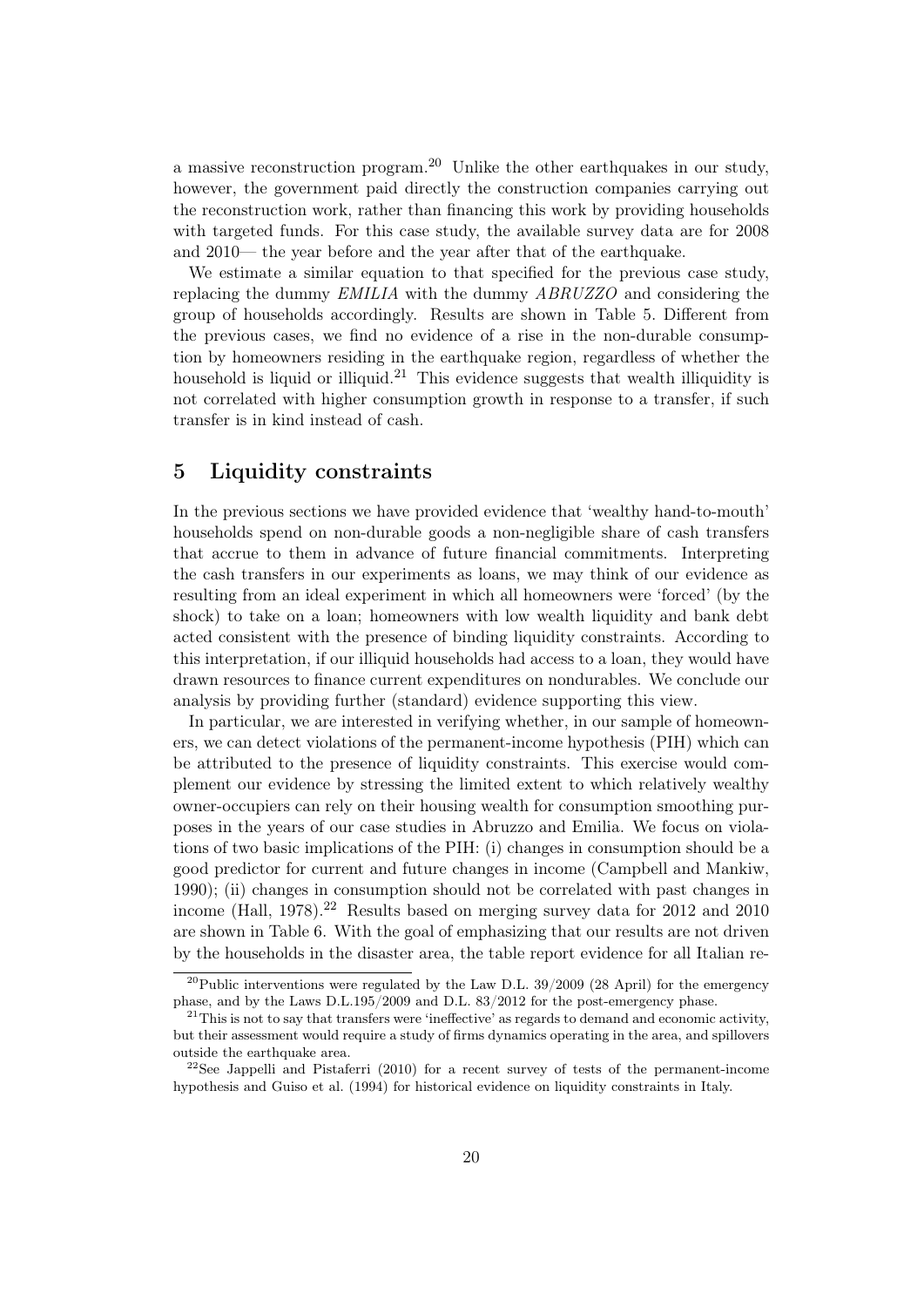gions but those hit by the two recent earthquakes, that is Emilia and Abruzzo. However, our conclusions are unaffected if we include all regions in the sample, or restrict the sample to the disaster areas only.

In the first two columns of Table 6, we report results about the predictive power of consumption changes for the two subsamples of liquid and illiquid homeowners, split according to our index of wealth liquidity. Note that the right-hand side of our regressions includes the lagged changes of both consumption and income we test the predictive power of changes in consumption that are orthogonal to contemporaneous changes in income, so to avoid issues potentially raised by their correlation.

The difference across groups is apparent. For homeowners with a high wealth liquidity (column 1), the empirical evidence is consistent with the permanentincome hypothesis: changes in consumption anticipate future changes in income over a horizon of two years. Conversely, for households with a mortgage and poor liquidity (column 2) changes in consumption do not have predictive power for future income. It is worth stressing that, across groups, there is no asymmetry as regards two important variables. The first is the lagged change in income; the second (not reported in the Table) is the change in the number of household components across the two dates, taken as a proxy for the growth in households' need for food between t and  $t + 2$  (see Zeldes, 1989). The coefficients on these two variables are basically the same across liquid and illiquid households. The key difference across groups concerns the coefficient capturing the role of liquidity.

Similar conclusions can be drawn from the results shown in column 3 and 4 of Table 6, where we exploit the other basic implication of the permanentincome hypothesis—that changes in consumption should not be correlated with past changes in income. The evidence suggests that changes in income are useful to forecast future changes in consumption for the group of illiquid homeowners, not (or very weakly so) for the liquid ones.

### 6 Conclusion

In this paper we make an empirical contribution to the body of literature providing micro-econometric evidence that liquidity is a key determinant of effects of transfers on consumption demand. We focus on three quasi-experiments, in which households receive sizable transfers against the costs of repairing housing damages caused by the random shock of an earthquake. The qualifying feature of two of our quasi-experiments is that, while these transfers have a strictly preset destination (financing reconstruction work), a significant share of funds is made available to eligible households up-front, in anticipation of future expenditure. Hence, by the very nature, these transfers are akin to loans: their key effect consists of rising the liquidity of households' portfolios in the short run. In all cases, by design, the transfer programme is targeted to households (homeowners) who are on average not poor but may not be liquid.

In our findings, the transfer programme has no effect on consumption of eligible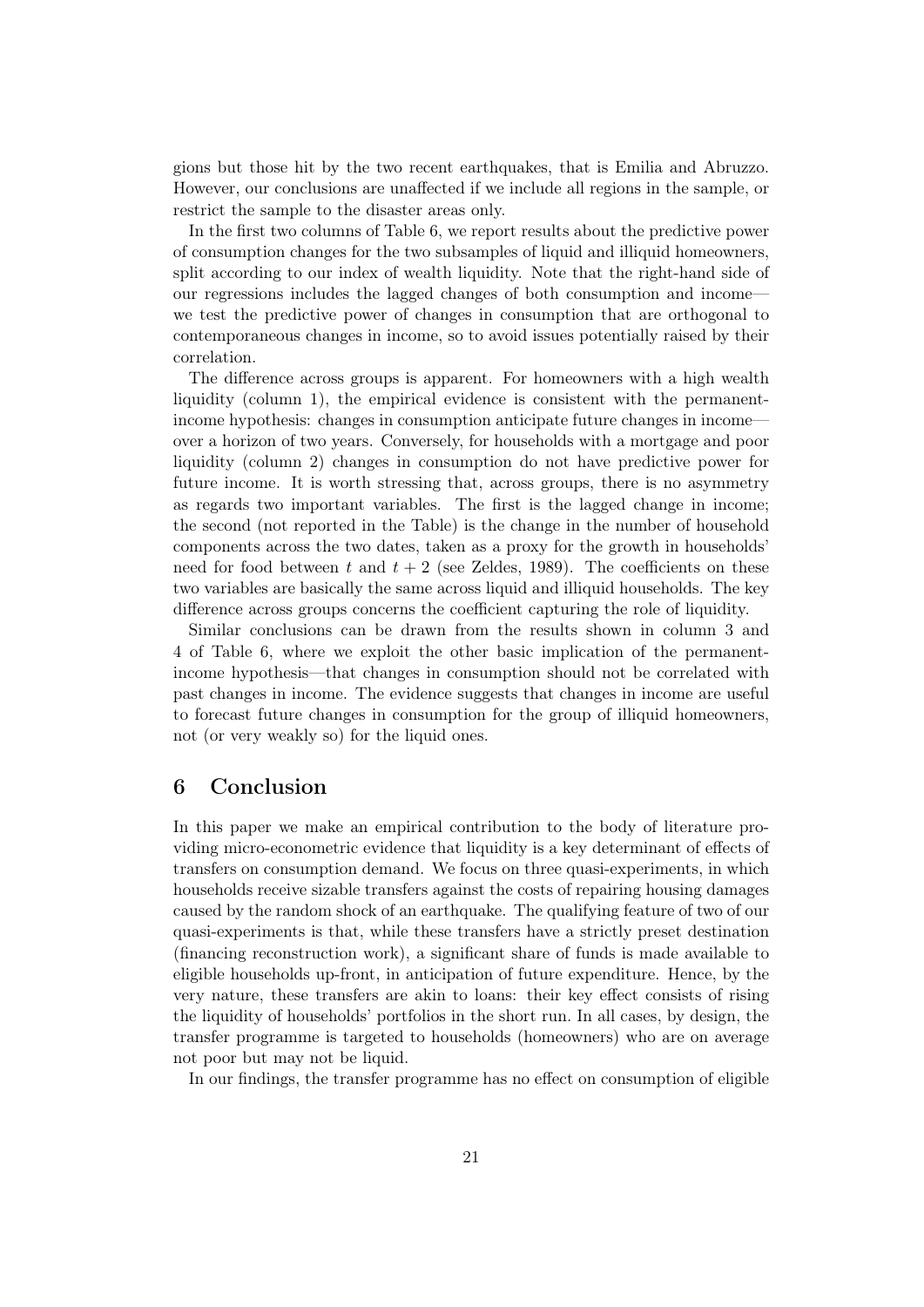households over a multi-year horizon, when reconstruction takes place (a key result for the earthquake in the South of Italy). This evidence confirms the transfers in our studies are not a gift, over and above the cost of housing repair work. Yet, on impact, the access to cash up-front has a statistically and economically significant effect on homeowners' nondurable consumption.

Grouping liquid and illiquid households together, our estimates of the average marginal propensity to consume out the transfer funds are equal to 22 percent (South of Italy) and 27 percent (Emilia). This average estimates, however, mask important heterogeneity across groups. For the Emilia case study for which we have detailed data on wealth, we find that, despite eligibility to transfers, liquid homeowners in the disaster area behave no differently than homeowners residing outside the area. Conversely, the group of illiquid households features a very high marginal propensity to consume out of cash transfers, in our estimates equal to 57 percent. This evidence suggests that the average surge in consumption that we detect in the 1980 case study in South of Italy—comparable to that found in Emilia—may be an average combining the 'no response' by liquid households, with a large response by illiquid ones.

Finally, for our Abruzzo case study, where households receive the equivalent of the cash transfers in reconstruction services, i.e., in kind, we find no evidence of an increase in consumption, independently of the liquidity of a household's wealth. This result is a complementary piece of evidence supporting our conclusion, that the positive consumption response to transfers we detect in the other cases is driven by the homeowners' access to cash.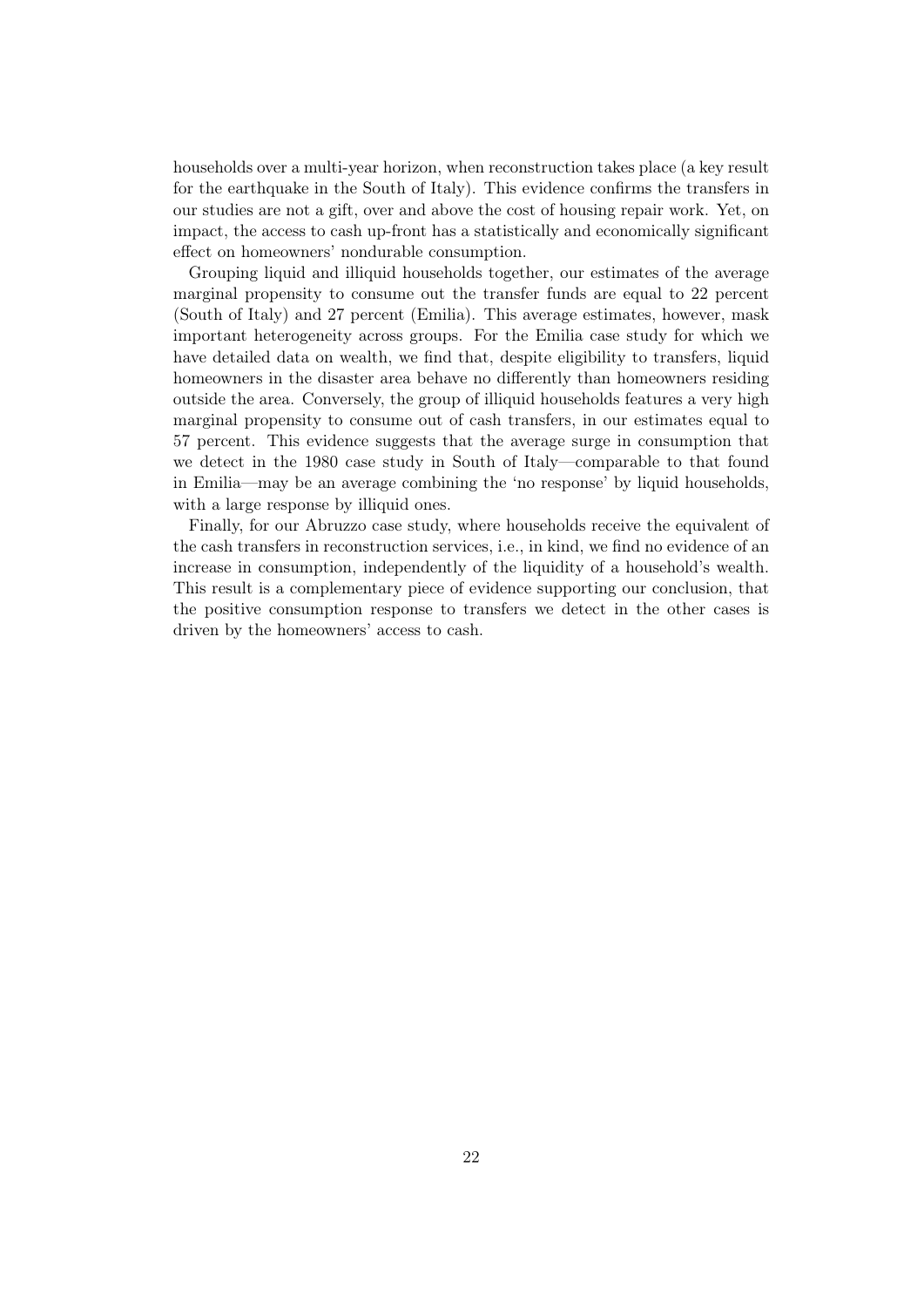### References

- Agarwal, Sumit, Chunlin Liu, and Nicholas S. Souleles, "The Reaction of Consumer Spending and Debt to Tax Rebates-Evidence from Consumer Credit Data," Journal of Political Economy, December 2007, 115 (6), 986-1019.
- Blundell, Richard, Luigi Pistaferri, and Ian Preston, "Consumption Inequality and Partial Insurance," American Economic Review, December 2008, 98 (5), 1887–1921.
- Broda, Christian and Jonathan A. Parker, "The Economic Stimulus Payments of 2008 and the Aggregate Demand for Consumption," NBER Working Papers 20122, National Bureau of Economic Research May 2014.
- Campbell, John Y. and Gregory N. Mankiw, "Permanent Income, Current Income, and Consumption," Journal of Business  $\mathcal{B}$  Economic Statistics, July 1990, 8 (3), 265–79.
- Cavallo, Eduardo A. and Ilan Noy, "The Economics of Natural Disasters: A Survey," IDB Publications 6779, Inter-American Development Bank December 2009.
- Cipollone, Piero and Alfonso Rosolia, "Social Interactions in High School: Lessons from an Earthquake," American Economic Review, June 2007, 97 (3), 948–965.
- Dardanoni, Valentino, "Precautionary savings under income uncertainty: a cross-sectional analysis," Applied Economics, 1991, 23 (1), 153–160.
- Gross, David B. and Nicholas S. Souleles, "Do Liquidity Constraints And Interest Rates Matter For Consumer Behavior? Evidence From Credit Card Data," The Quarterly Journal of Economics, February 2002, 117(1), 149–185.
- Guiso, Luigi, Tullio Jappelli, and Daniele Terlizzese, "Why is Italy's Savings Rate So High?," in Albert Ando, Luigi Guiso, and Ignazio Visco, eds., Saving and the Accumulation of Wealth. Essays on Italian Household and Government Saving Behaviour, Cambridge University Press., 1994.
- Hall, Robert E., "Stochastic Implications of the Life Cycle-Permanent Income Hypothesis: Theory and Evidence," Journal of Political Economy, December 1978, 86 (6), 971–87.
- Hochrainer, Stefan, "Assessing the macroeconomic impacts of natural disasters: are there any ?," Policy Research Working Paper Series 4968, The World Bank June 2009.
- **Jappelli, Tullio**, "Who Is Credit Constrained in the U.S. Economy?," The Quarterly Journal of Economics, February 1990, 105 (1), 219–34.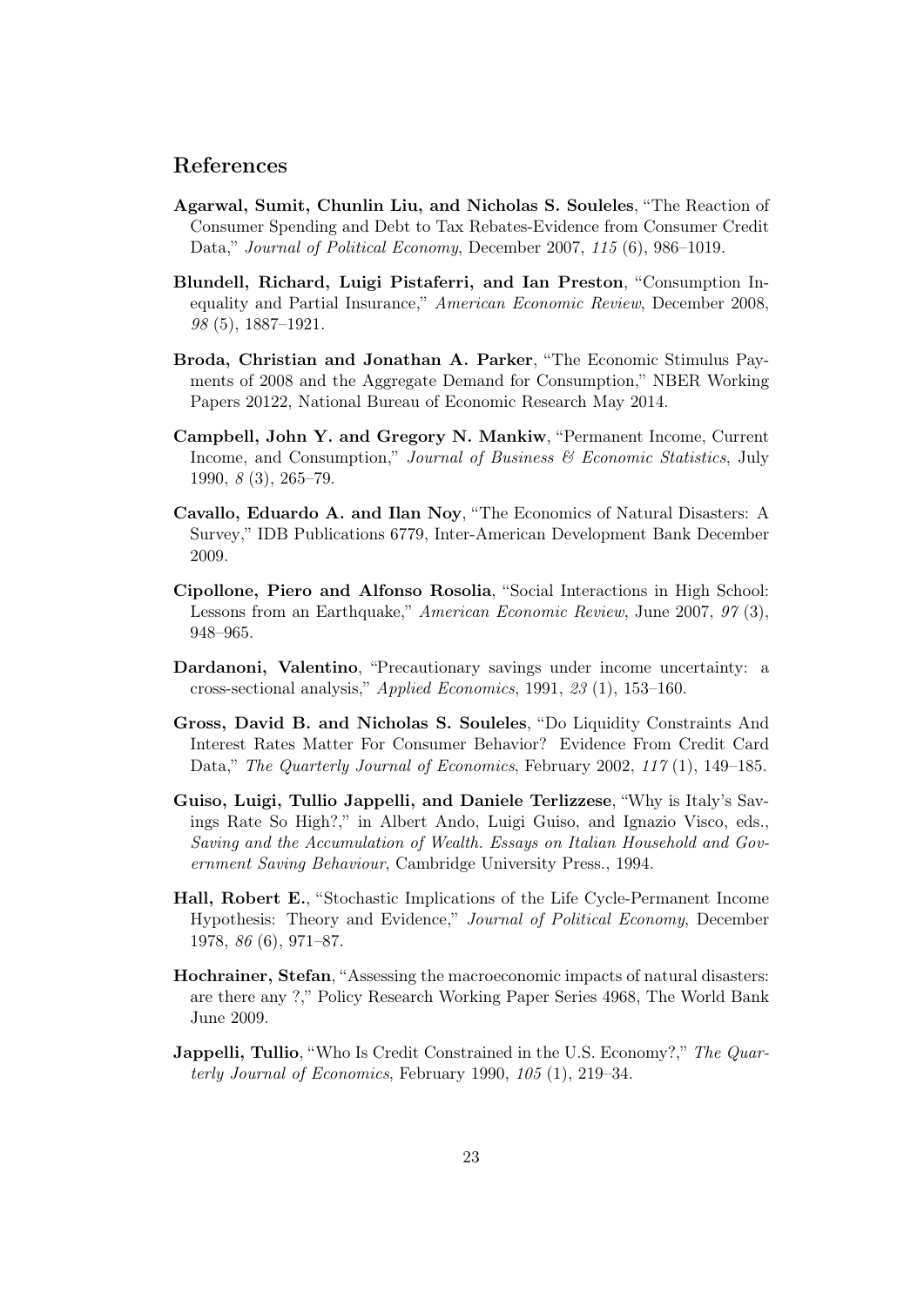- and Luigi Pistaferri, "The Consumption Response to Income Changes," Annual Review of Economics, 09 2010, 2 (1), 479–506.
- $\Box$  and  $\Box$ , "Fiscal Policy and MPC Heterogeneity," American Economic Journal: Macroeconomics, October 2014, 6 (4), 107–36.
- , Jörn-Steffen Pischke, and Nicholas S. Souleles, "Testing For Liquidity Constraints In Euler Equations With Complementary Data Sources," The Review of Economics and Statistics, May 1998, 80 (2), 251–262.
- Johnson, David S., Jonathan A. Parker, and Nicholas S. Souleles, "Household Expenditure and the Income Tax Rebates of 2001," American Economic Review, December 2006, 96 (5), 1589–1610.
- Kaplan, Greg and Giovanni L. Violante, "A Model of the Consumption Response to Fiscal Stimulus Payments," Econometrica, 07 2014, 82 (4), 1199– 1239.
- $-$ ,  $-$ , and Justin Weidner, "The wealthy hand-to-mouth," Brookings papers on economic activity, 2014, Spring, 77–153.
- Mian, Atif and Amir Sufi, "House Price Gains and U.S. Household Spending from 2002 to 2006," NBER Working Papers 20152, National Bureau of Economic Research, Inc May 2014.
- Misra, Kanishka and Paolo Surico, "Consumption, Income Changes, and Heterogeneity: Evidence from Two Fiscal Stimulus Programs," American Economic Journal: Macroeconomics, October 2014, 6 (4), 84–106.
- Noy, Ilan, "The macroeconomic consequences of disasters," Journal of Development Economics, March 2009, 88 (2), 221–231.
- Parker, Jonathan A., Nicholas S. Souleles, David S. Johnson, and Robert McClelland, "Consumer Spending and the Economic Stimulus Payments of 2008," American Economic Review, October 2013, 103 (6), 2530–53.
- Porcelli, Francesco and Riccardo Trezzi, "Shake me the Money!," University of Cambridge, mimeo June 2014.
- Sawada, Yasuyuki and Satoshi Shimizutani, "How Do People Cope with Natural Disasters? Evidence from the Great Hanshin-Awaji (Kobe) Earthquake in 1995," Journal of Money, Credit and Banking, 03 2008, 40 (2-3), 463–488.
- Shapiro, Matthew D. and Joel Slemrod, "Did the 2008 Tax Rebates Stimulate Spending?," American Economic Review, May 2009, 99 (2), 374–79.
- Souleles, Nicholas S., "The Response of Household Consumption to Income Tax Refunds," American Economic Review, September 1999, 89 (4), 947–958.
- Zeldes, Stephen P., "Consumption and Liquidity Constraints: An Empirical Investigation," Journal of Political Economy, April 1989, 97 (2), 305–46.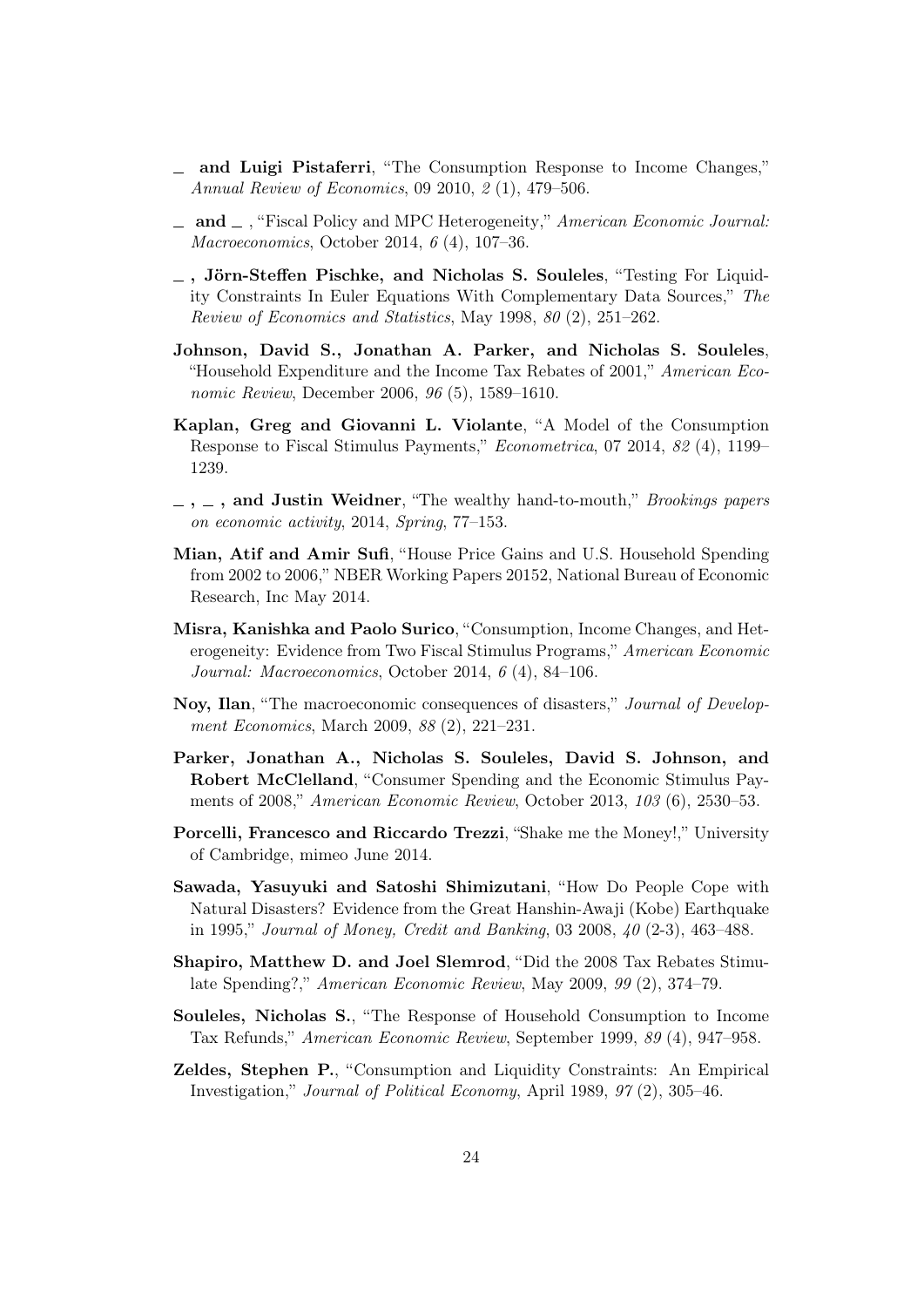| PANEL A: NONDURABLE CONSUMPTION (LEVEL) |            |          |                         |  |  |
|-----------------------------------------|------------|----------|-------------------------|--|--|
| QUAKE                                   | -64.13     |          | $600.35***$ -1215.70*** |  |  |
|                                         | (272.29)   | (294.14) | (302.43)                |  |  |
|                                         |            |          |                         |  |  |
| Time FE                                 | Yes.       | Yes      | Yes                     |  |  |
| Quake Area FE                           | <b>Yes</b> | Yes      | Yes                     |  |  |
| Controls                                | Yes        | Yes      | Yes                     |  |  |
| Adjusted $R^2$                          | 0.50       | 0.46     | 0.49                    |  |  |
| Observations                            | 11078      | 6079     | 9395                    |  |  |
|                                         |            |          |                         |  |  |
| PANEL B: NONDURABLE CONSUMPTION (LOG)   |            |          |                         |  |  |
| QUAKE                                   | 0.04       | $0.09**$ | $-0.11***$              |  |  |
|                                         | (0.03)     | (0.04)   | (0.03)                  |  |  |
|                                         |            |          |                         |  |  |
| Time FE                                 | <b>Yes</b> | Yes      | Yes                     |  |  |
| Quake Area FE                           | <b>Yes</b> | Yes      | Yes                     |  |  |
| Controls                                | Yes        | Yes      | Yes                     |  |  |
| Adjusted $\overline{R^2}$               | 0.56       | 0.50     | $0.53\,$                |  |  |
| Observations                            | 11078      | 6079     | 9395                    |  |  |

Table 1: CONSUMPTION AFTER THE 1980 EARTHQUAKE IN THE SOUTH OF ITALY  $(1)$   $(2)$   $(3)$  $(2)$  (3)

Note: The table shows the results from Difference-in-Differences regression models, comparing owner-occupiers that reside in the disaster area with owner-occupiers in the rest of Italy. The left-hand side variable is the non-durable consumption in panel A and its natural logarithm in panel B. In column 1 and 2 we compare, respectively, nondurable consumption in 1981-84 and 1981-82 with consumption in 1980. In column 3 we compare consumption in 1981-82 with consumption in 1983-84. All regressions contain a dummy identifying the earthquake area, year-specific dummies, and the full set of controls detailed in the text. QUAKE identifies, respectively, owner-occupiers in the earthquake area during 1981-84 (first specification), 1981-82 (second specification) or 1983-84 (third specification). Standard errors are robust and reported in parentheses. Statistical significance is denoted as follows:  $* p < 0.10$ , \*\*  $p < 0.05$ , \*\*\*  $p < 0.01$ .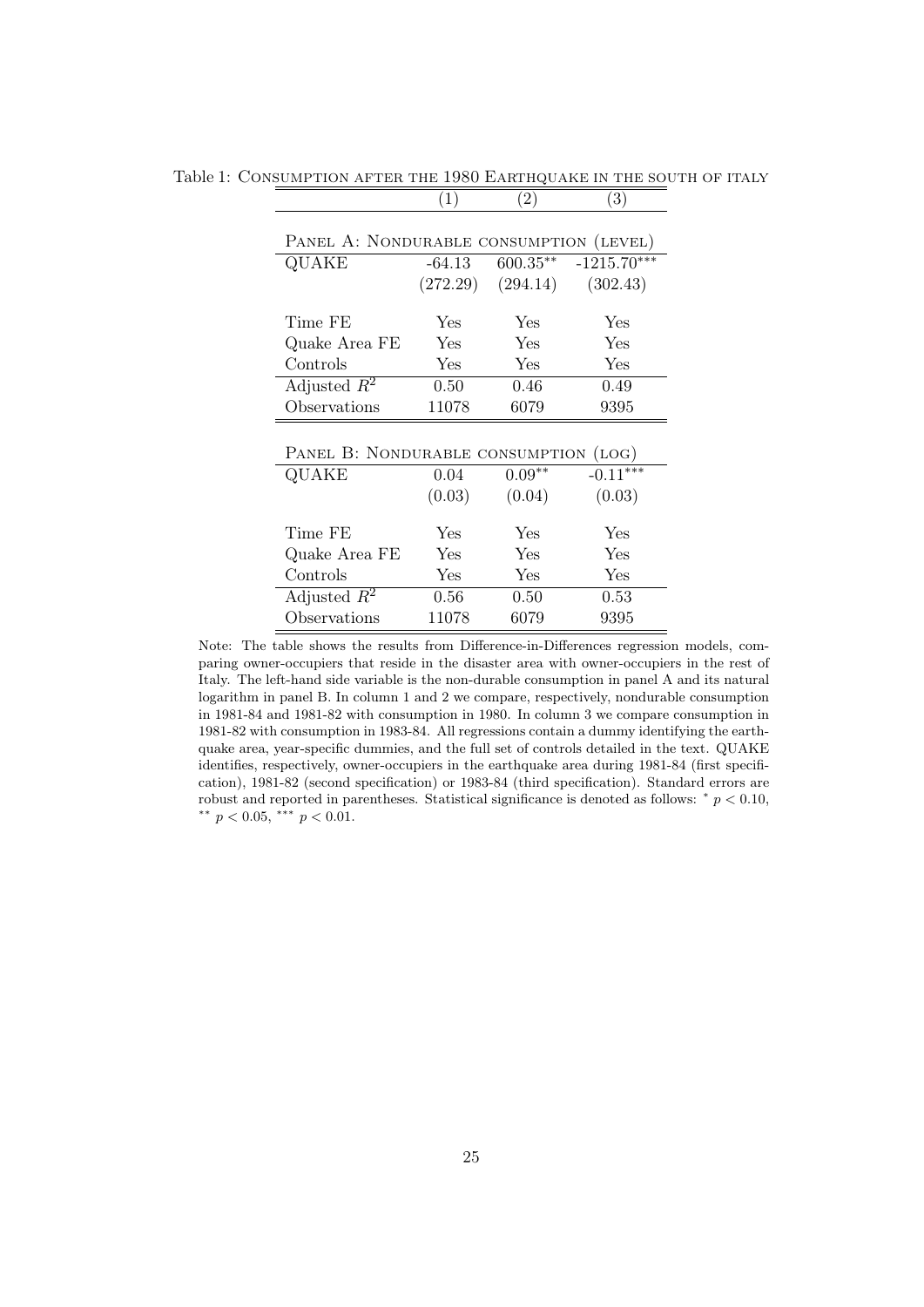|                                         | (1)        | $\left( 2\right)$  | (3)                | $\left( 4\right)$ |  |  |
|-----------------------------------------|------------|--------------------|--------------------|-------------------|--|--|
| PANEL A: NONDURABLE CONSUMPTION (LEVEL) |            |                    |                    |                   |  |  |
| $HS^*TR$                                | 1081.82*** | $1072.30**$        | 1085.48**          | 1395.72***        |  |  |
|                                         | (304.81)   | (441.44)           | (425.98)           | (459.65)          |  |  |
| TR (Transfer Region)                    |            | 14.26              | $-233.99$          |                   |  |  |
|                                         |            | (415.66)           | (392.10)           |                   |  |  |
| HS (Housing Status)                     |            | 161.84<br>(371.78) | 100.45<br>(364.14) |                   |  |  |
| Time FE                                 | Yes        | Yes                | Yes                | Yes               |  |  |
| Region FE                               | Yes        | Yes                | Yes                | Yes               |  |  |
| Controls                                | No.        | Yes                | Yes                | Yes               |  |  |
| Adjusted $R^2$                          | 0.17       | 0.45               | 0.48               | 0.54              |  |  |
| Observations                            | 672        | 672                | 672                | 288               |  |  |

Table 2: Consumption and Liquidity-enhancing Transfers: the 1980 EARTHQUAKE IN SOUTH OF ITALY

PANEL B: NONDURABLE CONSUMPTION (LOG)

| $HS^*TR$             | $0.15***$      | $0.16***$ | $0.17***$ | $0.16***$ |
|----------------------|----------------|-----------|-----------|-----------|
|                      | (0.05)         | (0.06)    | (0.06)    | (0.06)    |
|                      |                |           |           |           |
| TR (Transfer Region) |                | $-0.03$   | $-0.05$   |           |
|                      |                | (0.05)    | (0.05)    |           |
|                      |                |           |           |           |
| HS (Housing Status)  |                | 0.01      | 0.01      |           |
|                      |                | (0.05)    | (0.05)    |           |
| Time FE              | Yes            | Yes       | Yes       | Yes       |
| Region FE            | Yes            | Yes       | Yes       | Yes       |
| Controls             | N <sub>o</sub> | Yes       | Yes       | Yes       |
| Adjusted $R^2$       | 0.15           | 0.48      | 0.50      | 0.52      |
| Observations         | 672            | 672       | 672       | 288       |

Note: The table shows the response of nondurable consumption by homeowners at the time of access to the transfer funds. The sample consists of households in Campania and Basilicata during 1981-82. The left-hand side variable is the nondurable consumption in panel A and its natural logarithm in panel B. The variable HS (standing for Housing Status) is a dummy that is equal to one if the housing status of the household is owner-occupier; TR (for Transfer Region ) is a dummy that is equal to one in the year t when the region of residence r is included in the transfer programme. In the first column we only control with region and year dummies. In the second column we add controls for the number of household components, the number of household earners and their unexpected earnings, a full set of dummies for human capital and occupations of householders. In the third column we also add disposable income. In the last column we report results excluding tenants from the sample. Standard errors are robust and reported in parentheses. Statistical significance is denoted as follows: \*  $p < 0.10$ , \*\*  $p < 0.05$ , \*\*\*  $p < 0.01$ .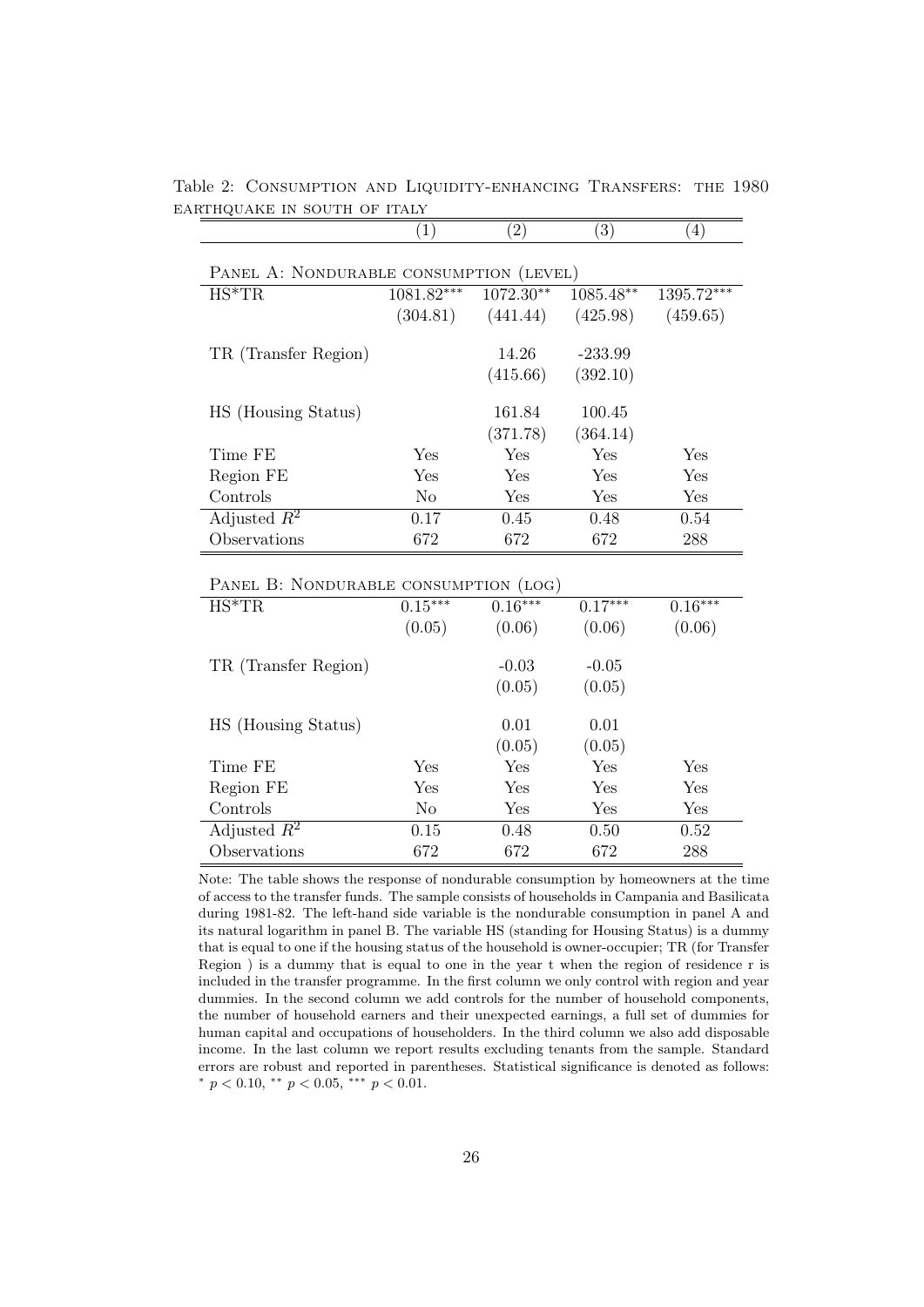|                    | $\left( 1\right)$ | $\left( 2\right)$ | $\left(3\right)$ | 4)        |
|--------------------|-------------------|-------------------|------------------|-----------|
| HS*EMILIA          | 0.06              | 0.03              | 0.05             | $0.23***$ |
|                    | (0.06)            | (0.06)            | (0.03)           | (0.07)    |
| HS*EMILIA*ILLIQUID |                   | $0.15***$         |                  |           |
|                    |                   | (0.06)            |                  |           |
| <b>EMILIA</b>      | 0.01              | 0.01              |                  |           |
|                    | (0.05)            | (0.05)            |                  |           |
| HS                 | $0.08*$           | $0.08*$           |                  |           |
|                    | (0.04)            | (0.04)            |                  |           |
| Controls           | Yes               | Yes               | Yes              | Yes       |
| Adjusted $R^2$     | 0.50              | 0.50              | 0.46             | 0.53      |
| Observations       | 1002              | 1002              | 634              | 164       |

Table 3: Consumption and Liquidity-enhancing Transfers: the 2012 earthquake in Emilia, Log Specification

Note: The table shows the response of nondurable consumption by homeowners in Emilia at the time of access to the transfer funds. The control area includes the regions of Liguria, Tuscany, Marche and Umbria, which are adjacent to Emilia. The left-hand side variable is the natural logarithm of non-durable consumption in 2012. EMILIA is a dummy identifying households in Emilia, HS is a dummy identifying owner-occupier householders, while ILLIQUID is a dummy identifying liquidity constrained households. It equals one if, at the beginning of the year before the earthquake, the level of household's liquid asset is lower than 50 percent of disposable income and the householder has a mortgage, and 0 otherwise. All equations include controls for the number of the components and the disposable income of the households, as well as for the age, human capital and occupation of householders. The first column reports our baseline specification. The specification in the second column adds the index of liquidity to the set of controls. In the last two columns we restrict our sample to homeowners and we split the sample according to whether homeowners are liquid (column 3) or illiquid (column 4). Standard errors are robust and reported in parentheses. Statistical significance is denoted as follows: \*  $p < 0.10$ , \*\*  $p < 0.05$ , \*\*\*  $p < 0.01$ .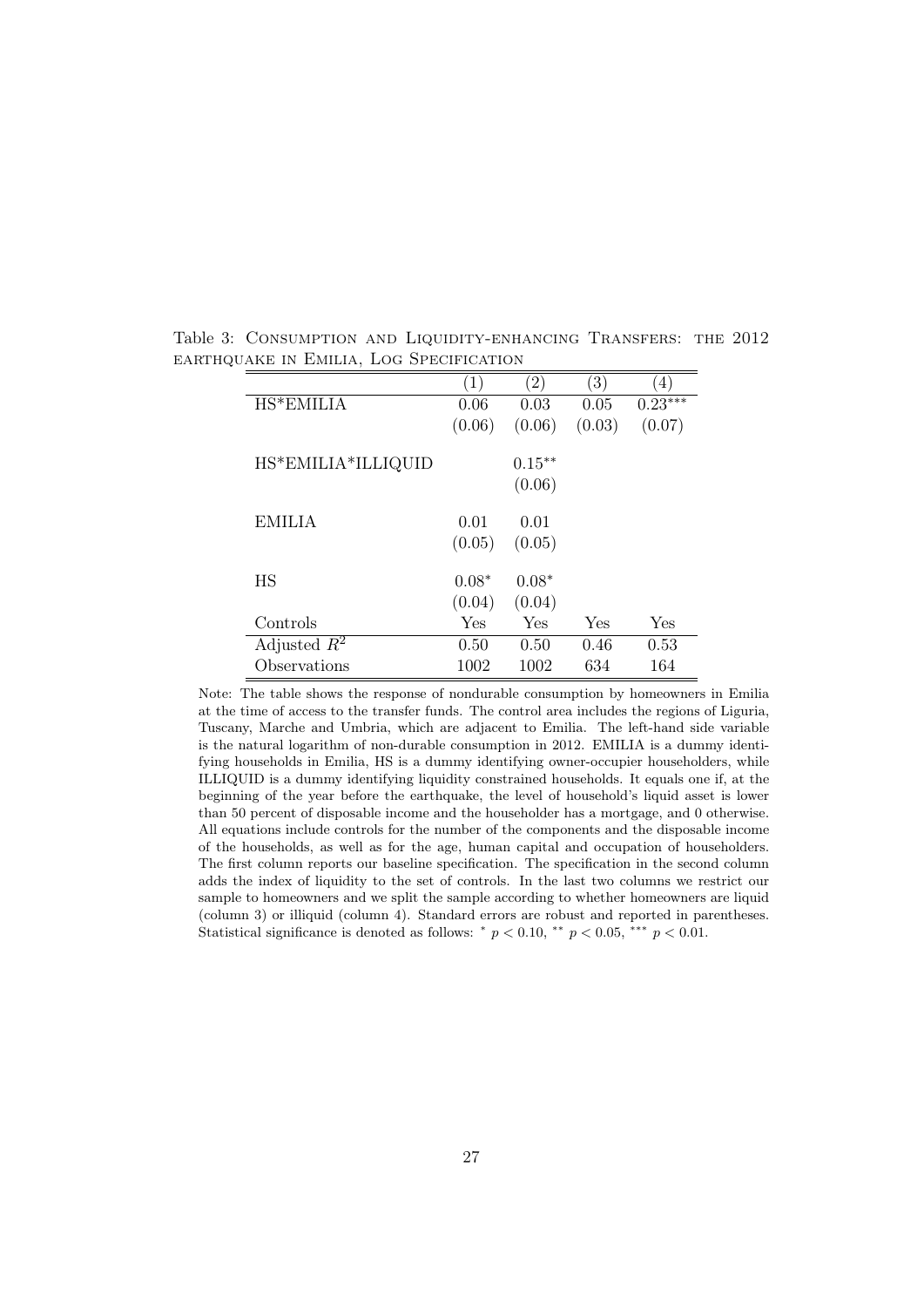|                |        | Liquid |           | Illiquid  |  |
|----------------|--------|--------|-----------|-----------|--|
|                | (1)    | (2)    | (3)       | (4)       |  |
| <b>EMILIA</b>  | 0.03   | 0.06   | $0.23***$ | $0.25***$ |  |
|                | (0.03) | (0.03) | (0.06)    | (0.06)    |  |
| Lag $\Delta C$ | No     | Yes    | No        | Yes       |  |
| Controls       | Yes    | Yes    | Yes       | Yes       |  |
| Adjusted $R^2$ | 0.07   | 0.27   | 0.29      | 0.42      |  |
| Observations   | 634    | 634    | 164       | 164       |  |

Table 4: Consumption Growth after Liquidity-Enhancing Transfers in Emilia

Note: The table compares the growth rate of nondurable consumption across homeowners residing in the Emilia region and the control area, including the regions of Liguria, Tuscany, Marche and Umbria. In the first two columns, the sample is restricted to the liquid households, while in the last two columns the sample is restricted to the illiquid ones (the definition of liquidity is reported in the text). The left-hand side variable is the bi-annual growth rate of non-durable consumption over the 2010-12 period. EMILIA is a dummy identifying households residing in Emilia. The set of controls includes the number of components of the household and the growth rate of its disposable income, as well as the householder's age, human capital and occupation. In the second and fourth columns we add the lag of consumption growth rate to the controls. Standard errors are robust and reported in parentheses. Statistical significance is denoted as follows: \*  $p < 0.10$ , \*\*  $p < 0.05$ , \*\*\*  $p < 0.01$ .

|                | Liquid |        | Illiquid |        |
|----------------|--------|--------|----------|--------|
|                | (1)    | (2)    | (3)      | (4)    |
| <b>ABRUZZO</b> | 0.04   | 0.07   | $-0.04$  | 0.02   |
|                | (0.04) | (0.04) | (0.23)   | (0.20) |
|                |        |        |          |        |
| Lag $\Delta C$ | No     | Yes    | No       | Yes    |
| Controls       | Yes    | Yes    | Yes      | Yes    |
| Adjusted $R^2$ | 0.10   | 0.23   | 0.05     | 0.22   |
| Observations   | 703    | 703    | 158      | 158    |

Table 5: Consumption Growth and in-kind Transfers: the 2009 earthquake in Abruzzo

Note: The table shows results from comparing the growth rate of nondurable consumption by homeowners in the Abruzzo region with that by homeowners in the control area. In the first two columns the sample is restricted to the liquid households, while in the last two the sample is restricted to the illiquid ones (the liquidity definition is reported in the text). The left-hand side variable is the bi-annual growth rate of non-durable consumption over the 2008-10 period. ABRUZZO is a dummy identifying households residing in Abruzzo. The set of controls includes the number of components and the growth rate of disposable income of the household, as well as the householder's age, human capital and occupation. In the second and fourth columns we add the lag of consumption growth rate to the controls. Standard errors are robust and reported in parentheses. Statistical significance is denoted as follows:  $* p < 0.10, ** p < 0.05, ** p < 0.01$ .